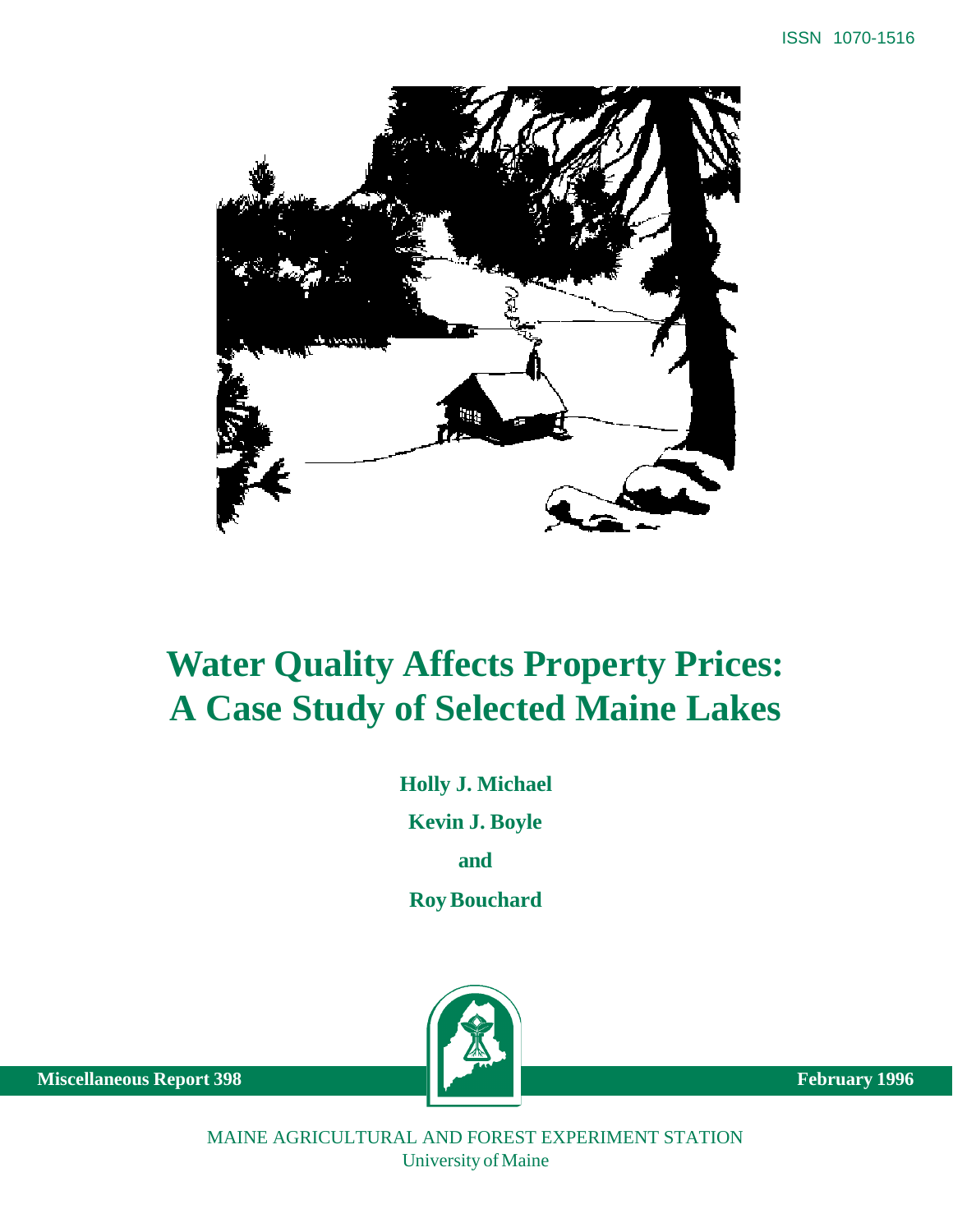# **Contents**

| Appendix 1—Mean values for variables by lake group and for each lake within the groups.  16 |  |
|---------------------------------------------------------------------------------------------|--|
|                                                                                             |  |

# **Tables**

| 2. Department of Environmental Protection lake monitoring data for study lakes.            |  |
|--------------------------------------------------------------------------------------------|--|
|                                                                                            |  |
| 4. Equations with grand constant for calculating implicit prices for individual lakes.  12 |  |
|                                                                                            |  |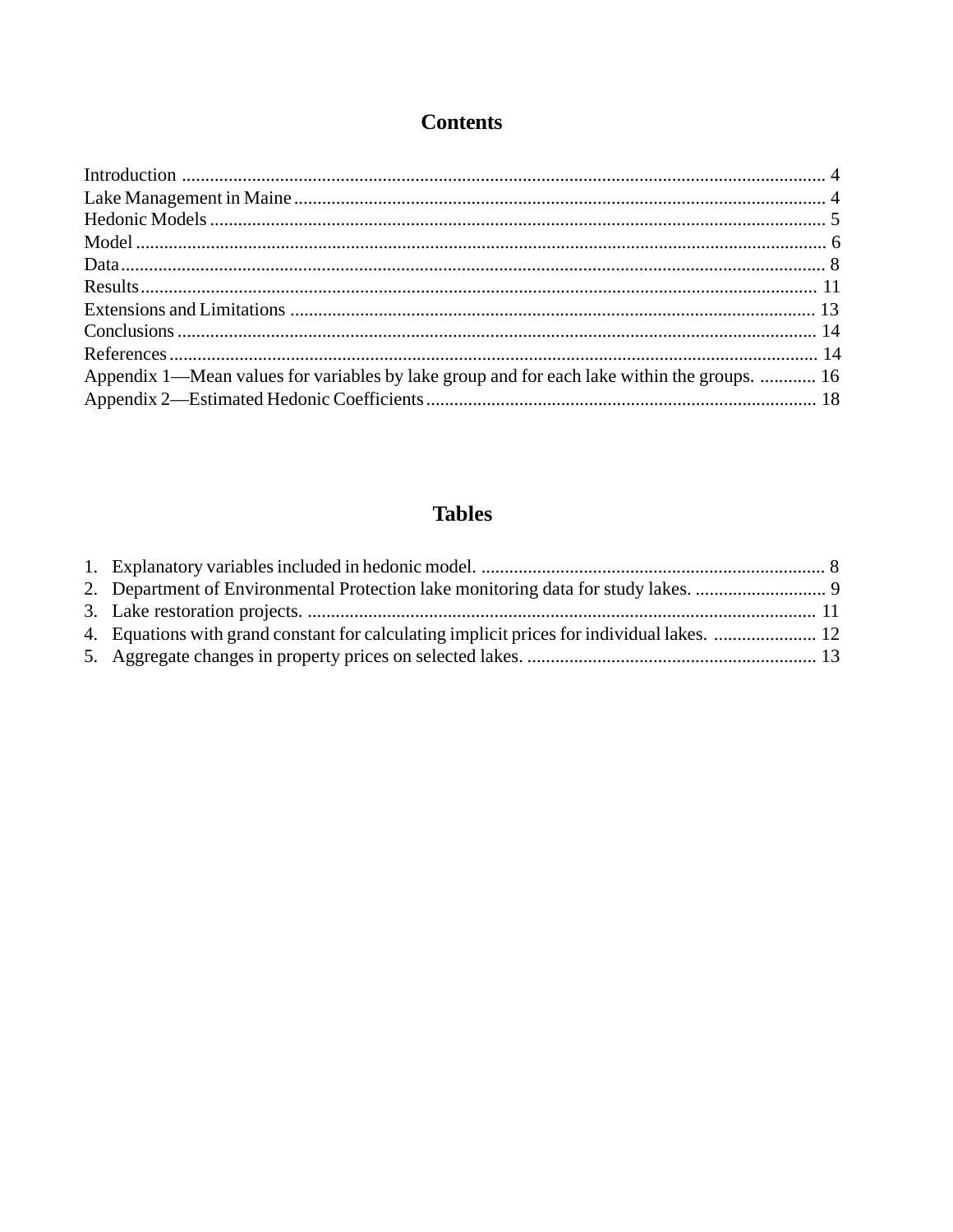# Water Quality Affects Property Prices: A Case Study of Selected Maine Lakes\*

Holly J. Michael\*\* Triangle Economic Research Durham, North Carolina

> Kevin J. Boyle University of Maine Orono, Maine

Roy Bouchard Maine Department of Environmental Protection Augusta, Maine

<sup>\*</sup>This research was supported by the Maine Agriculture and Forest Experiment Station, Maine Department of Environmental Protection, University of Maine Graduate School, and the University of Maine Water Resources Program. The authors appreciate the comments on a previous draft by Mark Anderson, Steve Reiling and Steve Kahl. Hsiang-tai Cheng and Rick Freeman served on Holly's thesis committee and made useful comments on the design and conduct of the study.

<sup>\*\*</sup>Holly Michael's name was Holly L. James when this research was conducted and her thesis is cited as such in the references.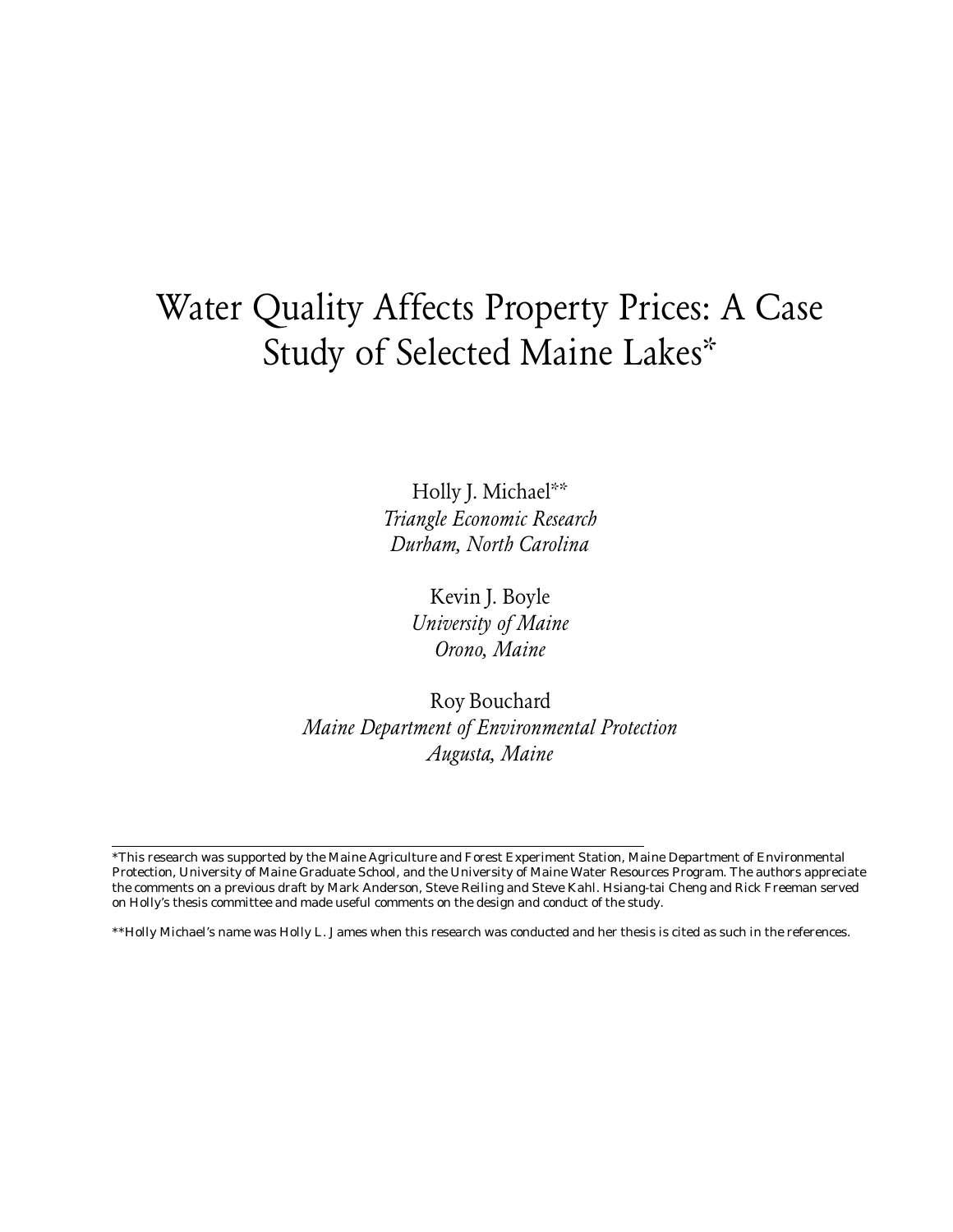# INTRODUCTION

<span id="page-3-0"></span>Maine is a state that takes great pride in the quality and abundance of its natural resources. Maine's freshwater lakes and ponds, covering close to a million acres, play a key role in defining the landscape character. These freshwater bodies provide recreational and economic opportunities to the people of Maine as well as aesthetic beauty and habitat for many fish and wildlife species.

While Maine is known for clear, high-quality lakes, lake-water quality is threatened by organic enrichment (DEP 1990). Currently, 260 lakes and ponds totaling over 238,188 acres do not meet federalstate standards for swimming, aquatic life support, or increasing trophic trend.' There are 44,004 additional acres considered to be unimpaired but threatened (DEP 1994). The threat to Maine's lake-water quality is due mostly to nonpoint source pollution originating from excess runoff from development, silviculture, and agriculture (DEP 1989, 1994). The general symptom of increased nutrient loading, eutrophication, is increased photosynthetic productivity, primarily in the form of algal growth. Excess algal growth leads to decreased water transparency and reduced oxygen content in the water, and it often causes changes in a lake's biological community such as in the distribution of fish species (Monson 1992; Cooke et al. 1993). Eutrophication that does not occur naturally, but is induced by human activity, is known as cultural eutrophication and is the most important cause of poor water quality in Maine's lakes. Eutrophication results in decreased recreational benefits, reduces a lake's aesthetic benefits, and lowers the prices of properties around the lake.

Protecting lake water is not without costs, and lake protection monies are allocated with no information about the economic effects of lake-water quality protection. Over the last decade, \$80,000 to \$250,000 a year has been allocated by the state for lake protection and restoration. Information about the economic effects of lake-water quality protection would be useful in prioritizing lake management efforts and in public education programs.

Lake-front property owners are potentially the recipients of the greatest economic gains from improved lake-water quality because the benefits of water quality can be capitalized in the price of lake-front properties. These same lake-front owners may also directly affect lake-water quality through the actions they take on their properties. The objective of this study is to estimate the effect of water clarity on lakefront property prices for selected Maine lakes using a hedonic property-price model. Hedonic models are used to estimate the share of property prices that are attributable to characteristics of the properties. The word hedonic comes from individuals acting in their own self interests to select the property with the most desirable set of characteristics. Thus, people will pay more, all other characteristics being equal, for a property on a lake with high water quality than they would for a property on a lake with lower water quality. The share of a property's price that is attributable to water quality is identified through the price differentials between properties on lakes with differing levels of water quality, while controlling for other property characteristics.

# LAKE MANAGEMENT IN MAINE

The water quality standards of the Clean Water Act (1977) and related state standards require lakes to support uses for fishing, swimming, aquatic life support, and human fish consumption. The Maine Department of Environmental Protection (DEP) uses various indices to monitor changes in water quality and the potential for change in the future.

A major management goal for Maine's lakes and ponds is to maintain a stable or decreasing trophic state (DEP 1994). Lakes may be categorized as eutrophic, high nutrient levels and high plant growth, mesotrophic, or oligotrophic, low nutrient concentrations and low plant growth. Of the 695 lakes greater than 10 acres in size for which DEP has monitoring data, 79% are mesotrophic, with 12% and 9% rated as eutrophic and oligotrophic, respectively. The trophic status of a lake is affected by the age and shape of the lake, geology of the watershed, ratio of watershed area to lake area, flushing rate of water through the lake, human impact, and other factors. Therefore, lakes that are lumped into one category such as eutrophic, may each have a unique set of attributes that contribute to their trophic status (Monson 1992).

<sup>1</sup> Trophic means nutrition or growth. The trophic state of a freshwater pond or lake indicates the level of photosynthetic activity in the lake (algae and aquatic plant growth).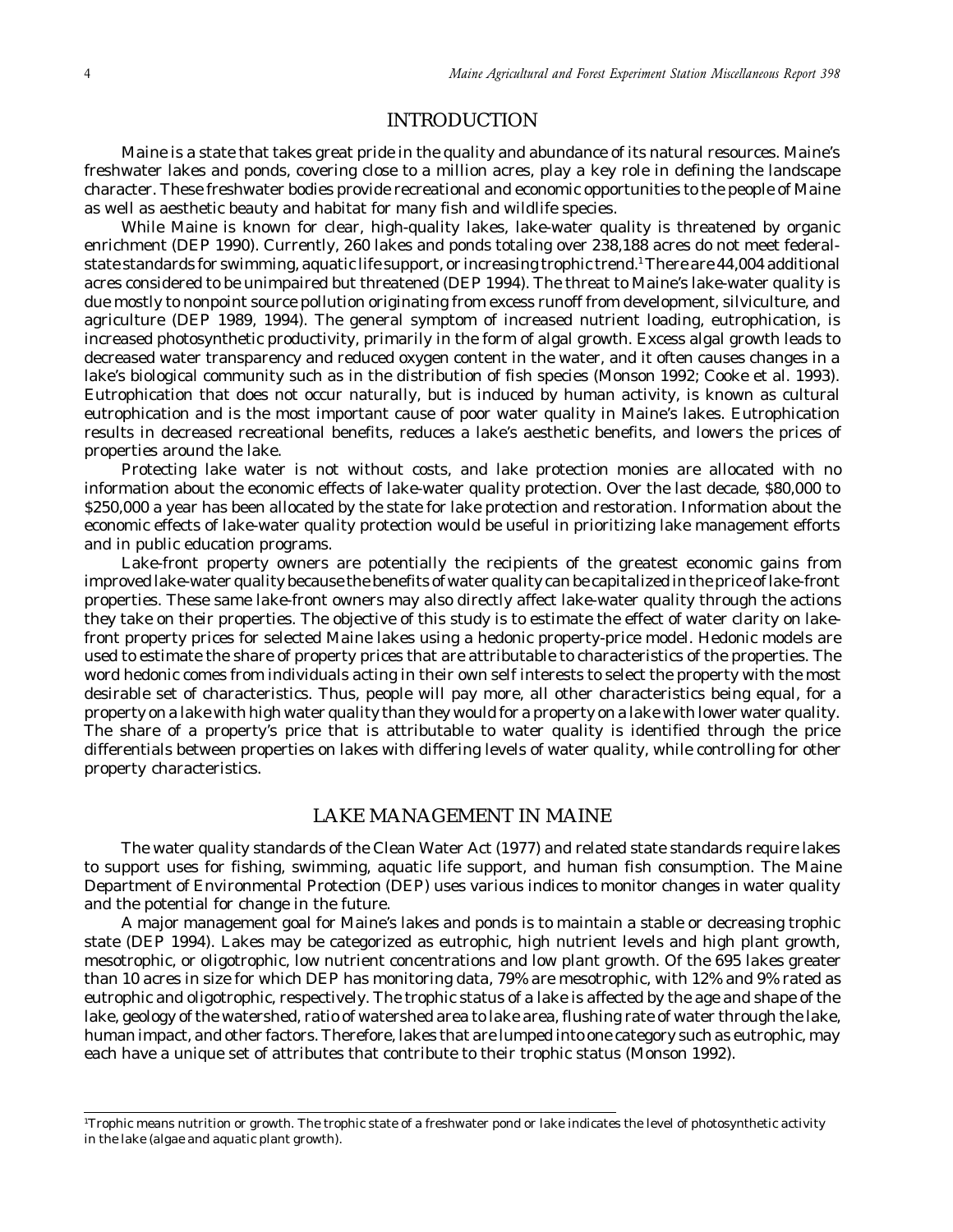<span id="page-4-0"></span>To prevent the degradation of Maine's lakes, the Maine DEP sets lake protection policies and undertakes lake restoration projects. Regulation, education, technical assistance, and restoration are all components of a comprehensive lake management plan for the state. Although the DEP utilizes all of these tactics, preventative management strategies are emphasized. The agency states "the future of Maine lakewater quality will depend in great measure on how well DEP promotes evolving guidance for protection and on efforts in education of Maine citizens. Restoration of lake-water quality, with its great expense and technical difficulty, will continue to be pursued, but emphasis will remain on planning for protection and the inevitable growth of development in lakes watersheds" (DEP 1990:42). Large-scale restoration projects can cost from \$100 to well in excess of \$2,000 per acre (Cooke et al. 1993), while education programs are less costly in terms of direct expenditures. The more informed property owners are of the causes of nonpoint source pollution and the benefits they enjoy by protecting lakes from cultural eutrophication, the more incentives they will have to take voluntary action to prevent nonpoint source pollution and to support lake protection regulations. One piece of the information that can provide substantial incentive is the effect of water quality on the price of lake-front properties.

# HEDONIC MODELS

Lake-front properties can be viewed as heterogeneous goods; they have a number of different characteristics and are differentiated from each other by the quantity and quality of these characteristics. When consumers purchase differentiated goods, they are purchasing the characteristics that make up that good (Lancaster 1966). If the quality of one characteristic changes, we expect the price of the good to change. If consumers have a choice in the quantity and quality of characteristics of a market good, and an environmental good is a characteristic of the market good, then the implicit price of a nonmarket characteristic, such as water quality, can be observed through consumers' purchases in the market. If two lake-front properties are exactly the same and only differ by the level of water quality for their respective lakes, the price differential between the two properties is the implicit price paid for the property on the lake with higher water quality. Most comparisons are not this simple and a hedonic model can be used to control for other characteristics of properties when estimating the effect of water clarity on the overall property price.

Hedonic pricing techniques have been used in a wide variety of applications to estimate prices of nonmarket amenities that may be capitalized in the price of a housing unit, ranging from earthquake risk perception (Brookshire et al. 1988) to countryside attributes (Garrod and Willis 1992). The most common application has been the measurement of the effect of air pollution on property prices (Anderson and Crocker 1971; Murdoch and Thayer 1988; Graves et al. 1988; Brucato et al. 1990; Smith and Huang 1995). Hedonic property models have been used to measure the implicit price that property owners pay for water quality as a portion of the overall prices of properties in a number of studies (David 1968; Epp and Al-Ani 1979; Feenberg and Mills 1980; Young and Teti 1984; Brashares 1985; Mendelsohn et al. 1992).

The earliest study that used a hedonic model to estimate the implicit price of water quality was done for artificial lakes in Wisconsin, using a subjective water quality rating of poor, moderate, or good (David 1968). David (1968) found that water quality significantly affected property prices.

Epp and Al-Ani (1979) examined the effect of water quality on rural nonfarm-residential property prices. A subjective variable developed from property owners' impressions of the quality of the water, and acidity and several other physical measures of water quality were tried in this study. The investigators found that owners' perceptions of water quality and acidity had significant effects on the property prices, but only measures of acidity had a consistently significant negative effect. Therefore, acidity was used as the physical indicator of water quality in the model.

Feenberg and Mills (1980) built upon an air pollution study done by Harrison and Rubinfeld (1978) in the Boston area by adding water quality into the hedonic equation. Thirteen physical measures of water quality were considered. Of the thirteen water quality variables, oil and turbidity showed the strongest correlation with property prices and were included in the final model.

Young and Teti (1984) estimated a hedonic model to determine the impact of water quality on the price of seasonal homes adjacent to St. Albans Bay on Lake Champlain in northern Vermont. Properties outside the bay were compared with properties around the bay. They found that degraded water quality significantly depressed property prices around the bay relative to properties outside the bay.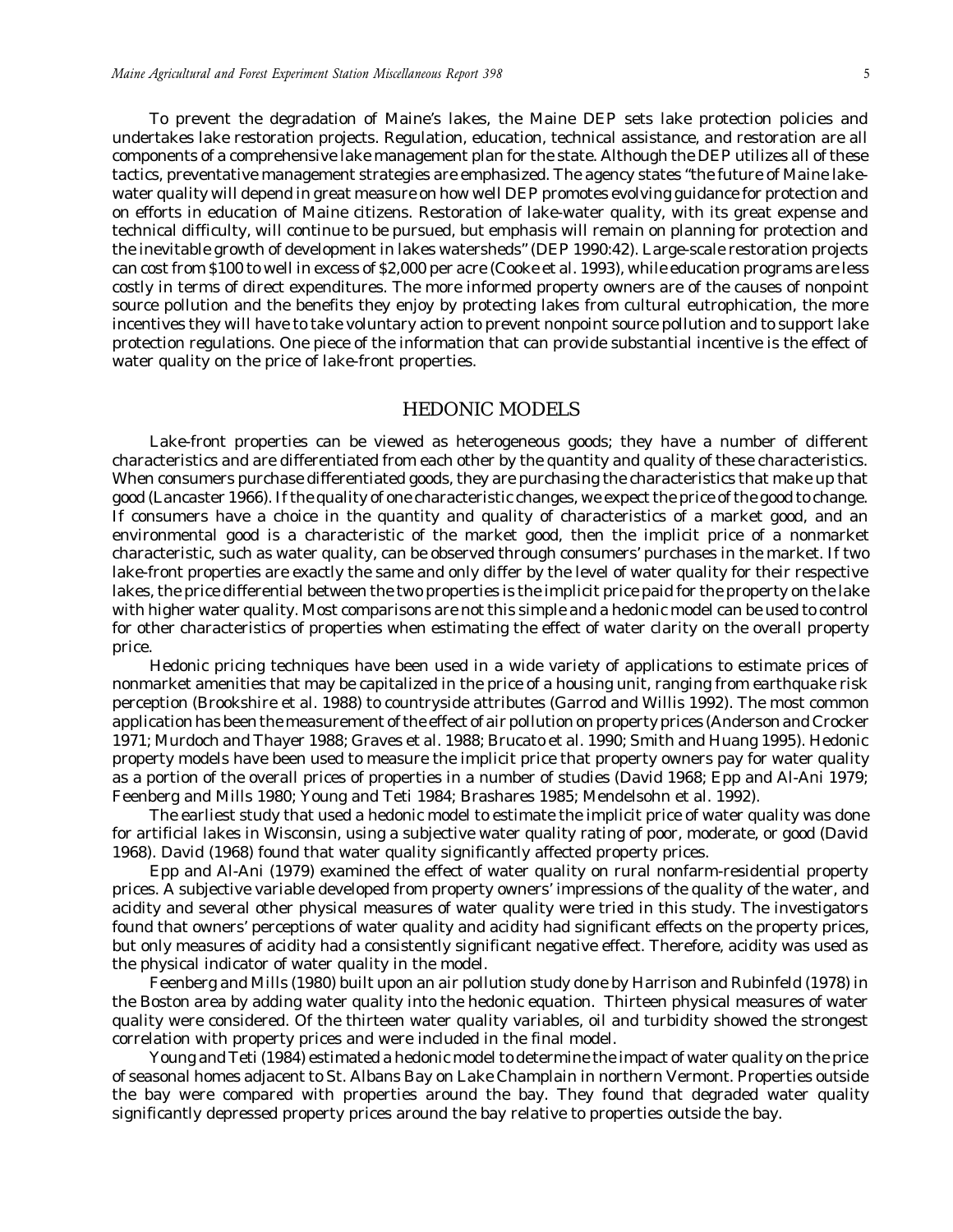<span id="page-5-0"></span>Brashares (1985) estimated the implicit price of lake-water quality for 78 lakes in southeast Michigan. Brashares considered eight different measures of water quality and found that only turbidity (which is comparable to secchi disk measurements of clarity used in the current study) and fecal coliform were significantly correlated with property prices. Turbidity is a water quality measure that is visible. Fecal coliform levels, although not visually perceptible, were monitored by the state board of health and were reported to potential property buyers.

These studies show that water quality can significantly affect property prices and provide insight for the design of the Maine study. Water quality variables not perceivable to the public, although important to water quality managers, are not likely to be capitalized into property prices (Brashares 1985). Subjective measures of water quality, although statistically significant, may only be applicable to the individual case study for which they are developed, and may be problematic for policy-makers because questions arise concerning how to equate changes in subjective perceptions with biological changes in the lake (Young 1984). Therefore, a nonsubjective measure of water quality that is readily perceivable to property buyers and sellers is most likely to affect property prices.

The choice of the physical measure of water quality depends upon the water quality aspect of interest. Our study is concerned with poor water quality resulting from eutrophication. Although eutrophication manifests itself in several water quality measurements such as dissolved oxygen levels, chlorophyll levels, and secchi disk measurements of water clarity, clarity measurements are most observable to the public.<sup>2</sup> Secchi disk readings are also readily available through the DEP lake-monitoring program. Transparency is highly correlated with other indicators of cultural eutrophication such as dissolved oxygen, chlorophyll levels, fish habitat, and swimmability.

## MODEL

The form of the hedonic price model for this study is an equation with the house price, divided by the foot frontage on the lake (FTPRICE), as a function of structural characteristics (S), locational characteristics (L), and the natural log of water clarity (W).

#### $FTPRICE = f(S, L, ln[W])$ .

The model is estimated with house price divided by foot frontage on the lake as the dependent variable to facilitate the extrapolation of estimated implicit prices for changes in property prices for an entire lake. Structural characteristics describe the size and quality of the property itself, and locational characteristics describe the neighborhood and other locational influences on property prices. Water clarity is expressed as the natural log in the equation to reflect the nonlinear relationship between price per foot frontage and water clarity. It is assumed that at lower levels of water clarity property owners are willing to pay more for a one meter improvement in clarity than are owners who live on a lake that is very clear (Figure 1). In fact, changes in clarity occurring above four meters are not as visibly noticeable as are changes in clarity below this threshold (Smeltzer and Heiskary 1990), supporting the assumption that the relationship between property prices and water clarity is nonlinear.

A time-series, or repeat-sales model, is sometimes used to estimate hedonic price models. Most often these models will be used when an event has occurred, such as the announcement of a leaking toxic waste dump, to investigate how property prices change over time.

Cross-sectional data is used in this study for a number of reasons. First, trends in water clarity change slowly so a long period of time is required to capture the change in the market for lake-front properties. Second, when using time-series data, market trends must be accounted for in the model. In the 1980s, there was a dramatic increase in lake-front property prices, which rapidly disappeared at the end of the decade. Third, transfer tax records were required by law to be held as public records after 1986. Records of transfers occurring before that date are not generally available. Finally, accurate property characteristics for historical sales are not available. Property records are updated with each new assessment and only reveal the most recent data.

<sup>2</sup> Secchi disks are round disks that are white and black on alternating quadrants. The disks are lowered into the water on a metered line. The point where the disk disappears from sight is a measure of water clarity (transparency).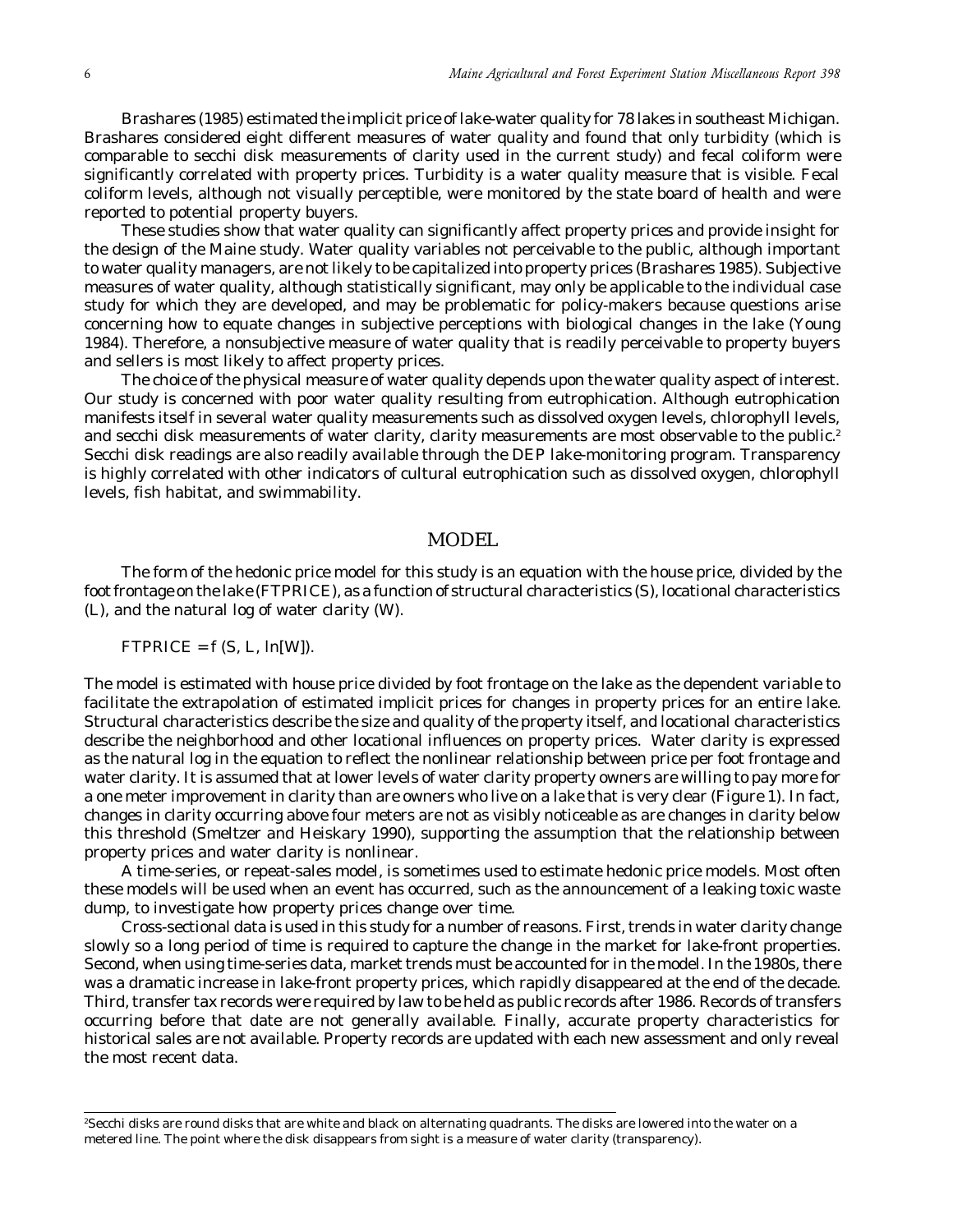

Figure 1. Expected relationship between property price and water clarity.

The structural and locational variables included in the model were based on a review of previous studies, unique characteristics of the properties in this study, and availability of property data (Table 1). Structural characteristics were chosen to reflect the size and quality of the property. Variables indicating the size of the structure include number of stories (STORY), square feet of living area (LVAREA), and characteristics such as fireplaces (FIRE) and decks and porches (DECK). For recreational homes, characteristics that distinguish camp style construction from year-round residential living also need to be included, so information about the type of heating system (HEAT) and (ELHEAT), full basement (BSMNT), full bath (PLUMB), septic system (SEPTIC), and garage (GARAGE) were collected from property records. The presence of, or increase in size of, all of these variables except ELHEAT are expected to increase the price of a house so the coefficients on these variables are expected to be positive.

In addition to structures, the land that the structures are located on affects property prices. The only land characteristics available from the property records are the size of the lot (LOTSZ), and feet of frontage on the water and on the road (not included in the model). FRONT, a measure of the feet of frontage on the lake, is used as part of the dependent variable (FTPRICE = PRICE/FRONT) and is not included as an explanatory variable.

Locational characteristics or neighborhood characteristics are included to control for local amenities that contribute to the price of a property. The locational variables incorporated into the model are location on a private or publicly maintained road (RDPUB), housing density along the lake within 500 feet on both sides of the property (DNSTY), the mil rate for the town the year the property was sold (TAXRT), distance to the largest city in the vicinity (DIST), and size of the lake (LKAREA). The type of road, private versus public, is indicated on the tax maps. The housing density variable was constructed by counting the number of lots that fell within one thousand feet of shore frontage around the sale property. The DIST variable was constructed by measuring the distance to a common city for each lake group, which would be the business/ shopping center for the area. For example, all of the properties in Lake Group 1 were measured to Auburn.

To select a measure of water clarity that best reflects the perceptions of property sellers and purchasers a telephone survey was conducted. At least one property purchaser on each lake was randomly selected to participate in the survey, providing a usable sample of 52 properties.3 The effective response rate was 72% (52/72). Of the 52 respondents, 11 were from out of state and 41 resided in Maine. Property purchasers were surveyed in the evening hours during April 1995.

<sup>3</sup> The sample for the survey was limited because of a modest study budget, and in the next phase of the research, all property purchasers will be surveyed. It was important to avoid contacting too many property owners in the current study because it is desirable to survey each property owner once and contacting property owners now may affect their responses to the future survey.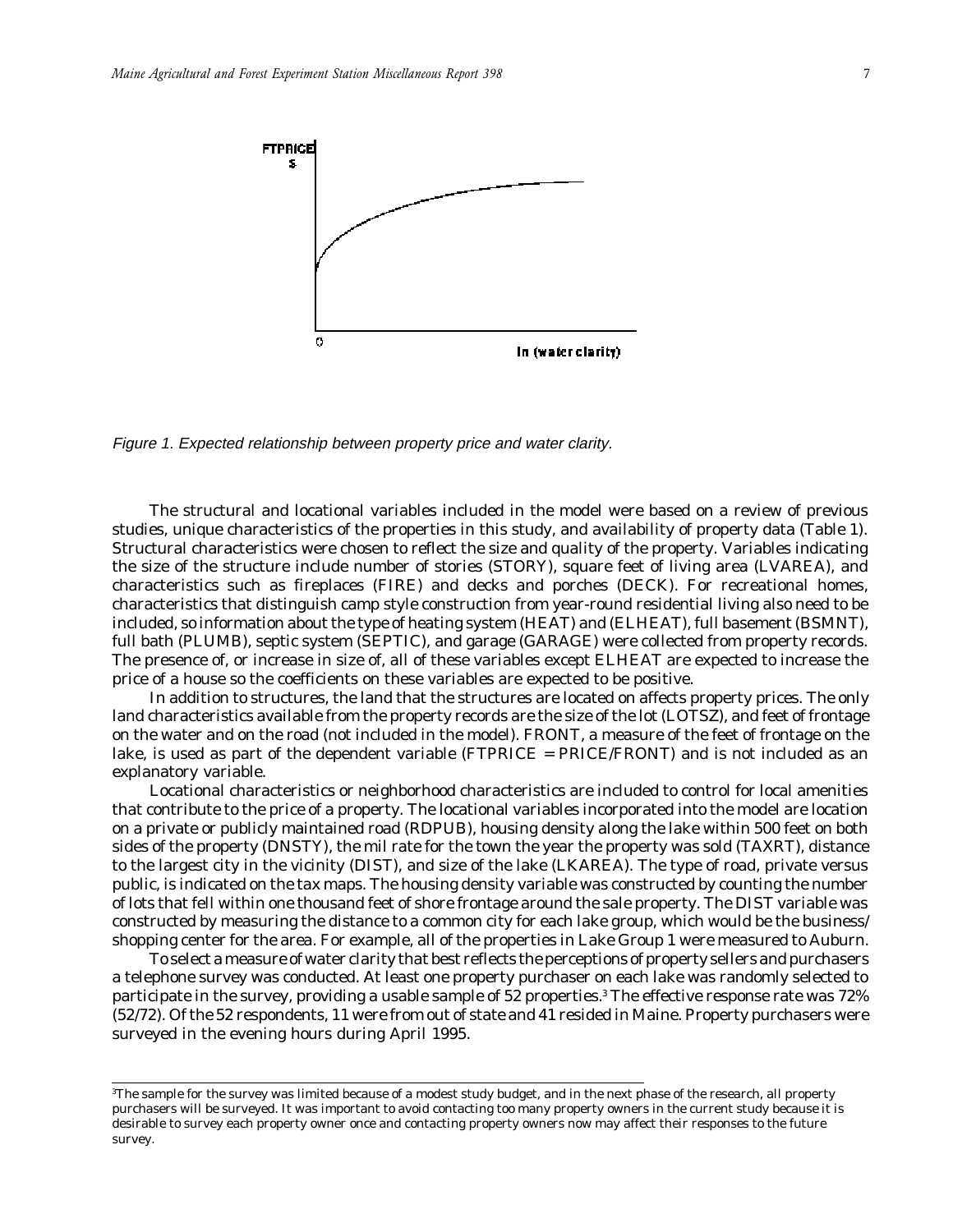| Name                                  | Description                                                                                                                          |
|---------------------------------------|--------------------------------------------------------------------------------------------------------------------------------------|
| Structural Variables                  |                                                                                                                                      |
| <b>STORY</b>                          | $1 =$ more than one story in the main part of the house, 0 if one story                                                              |
| LVAREA                                | total square feet of living area                                                                                                     |
| <b>FIRE</b>                           | number of fireplaces                                                                                                                 |
| <b>HEAT</b>                           | 1= central heating system (oil or electric), 0 otherwise                                                                             |
| <b>ELHEAT</b>                         | 1= electric central heating system, 0 otherwise                                                                                      |
| <b>BSMNT</b>                          | 1= full basement, 0 otherwise                                                                                                        |
| <b>DECK</b>                           | $1 =$ one or more decks, 0 otherwise                                                                                                 |
| <b>PLUMB</b>                          | $1 =$ full bath facilities, 0 otherwise                                                                                              |
| <b>SEPTIC</b>                         | 1= septic system or town sewer, 0 otherwise                                                                                          |
| <b>GARAGE</b>                         | 1= one or two car garage present, 0 otherwise                                                                                        |
| <b>LOTSZ</b>                          | size of lot in acres                                                                                                                 |
| Locational Variables                  |                                                                                                                                      |
| <b>RDPUB</b>                          | 1= road publicly maintained, 0 otherwise                                                                                             |
| <b>DNSTY</b>                          | lots/1000 ft of frontage adjacent to property                                                                                        |
| <b>TAXRT</b>                          | mil rate for the year the property was sold                                                                                          |
| <b>DIST</b>                           | distance to nearest city (miles)                                                                                                     |
| LKAREA                                | area of the lake (acres)                                                                                                             |
| <b>Environmental Quality Variable</b> |                                                                                                                                      |
| <b>WATERQ</b>                         | secchi disk readings (meters) of the minimum clarity in the lake for the year the property was<br>sold                               |
| <b>TREND</b>                          | difference between the minimum water clarity the year the property was sold and a ten year<br>average of clarity minimum in the lake |

<span id="page-7-0"></span>Table 1. Explanatory variables included in hedonic model.

The survey asked questions to determine how familiar purchasers were with the lake and its water clarity before they bought the property, how much water clarity influenced their purchasing decision, and how their perceptions of the water clarity match up with the actual water clarity in the lake (James 1995). The survey results indicate people were most familiar with the current water clarity in the lakes, but the history of water clarity also influenced purchase decisions. Perceptions of water clarity in the lakes were significantly correlated with secchi disk readings of clarity taken on the lakes (Pearson's correlation coefficient,  $r = 0.44$ ,  $p=0.01$ ). Based on these results, secchi disk readings of the minimum water clarity in the lake for the year the property was sold (WATERQ) were used as the environmental variable with a variable to control for the historical trend in lake-water clarity. A continuous variable indicating the difference between WATERQ and a ten-year average of water clarity on the lake (TREND) was computed.<sup>4</sup> If water clarity in the lake were increasing, TREND would be positive, and the converse would hold if water clarity were decreasing. It is expected the signs of the coefficients on WATERQ and TREND will be positive.

# DATA

Thirty-four Maine lakes were selected for the study. These lakes were grouped into six separate markets. A market was defined as a group of lakes in close proximity to each other and near a large community. The purpose of selecting groups of lakes representing separate markets is to test whether estimated implicit prices for water clarity vary across markets and minimize the effects of geographical characteristics. We are assuming that there may be differences in preferences for clear water in different parts of the state and these differences would affect the implicit price of lake-water clarity. The six markets selected for the study are Lewiston/Auburn, Augusta, Waterville, Newport, Ellsworth, and northern Aroostook County. The lakes within each group are listed in Table 2.

<sup>4</sup> Ten different measurements of water clarity were tried in the hedonic model before selecting WATERQ and TREND; measurements reflecting the current, historical, and the change in water clarity over the summer season (James, 1995). The water clarity variable selected for the final model was based on the performance of each of the various measures in the estimated hedonic equations and the results of the telephone survey.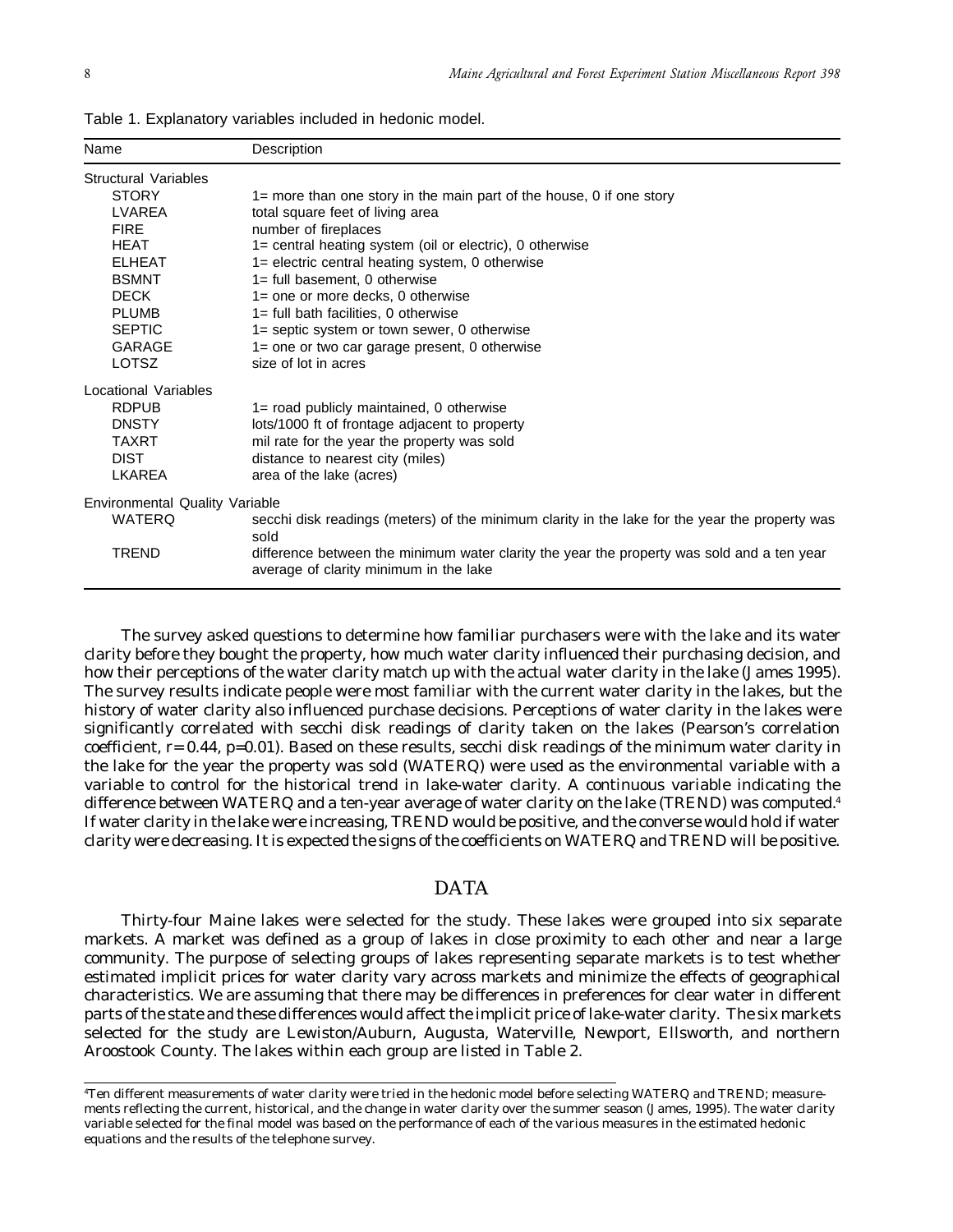|  | ٠  |        |  |
|--|----|--------|--|
|  |    |        |  |
|  |    |        |  |
|  |    | I<br>I |  |
|  | ۰. |        |  |

| Table 2. Department of Environmental Protection lake monitoring data for study lakes (1992). |  |  |  |  |  |  |
|----------------------------------------------------------------------------------------------|--|--|--|--|--|--|
|----------------------------------------------------------------------------------------------|--|--|--|--|--|--|

|          |                                       | ------- Water Clarity --------- |                               |       | ------------ Lake Size -------------- |                           |  |
|----------|---------------------------------------|---------------------------------|-------------------------------|-------|---------------------------------------|---------------------------|--|
|          |                                       | Min                             | Mean <sup>a</sup><br>(meters) | Max   | Lake area<br>(acres)                  | Average depth<br>(meters) |  |
|          | Group 1: Lewiston/Auburn Area         |                                 |                               |       |                                       |                           |  |
|          | Sabattus Lake (1989) <sup>b</sup>     | 1.0                             | 2.3                           | 3.5   | 1,962                                 | 14                        |  |
|          | <b>Taylor Pond</b>                    | 3.7                             | 4.7                           | 5.5   | 625                                   | 17                        |  |
|          | Thompson Lake                         | 5.8                             | 8.2                           | 9.9   | 4,426                                 | 35                        |  |
|          | <b>Tripp Pond</b>                     | 4.3                             | 5.7                           | 7.3   | 768                                   | 11                        |  |
| Group 2: | Augusta Area                          |                                 |                               |       |                                       |                           |  |
|          | Anabessacook                          | 1.4                             | 3.2                           | 5.3   | 1,420                                 | 21                        |  |
|          | Androscoggin Lake                     | 3.1                             | 3.8                           | 4.4   | 3,980                                 | 15                        |  |
|          | Cobbossecontee                        | 1.4                             | 2.5                           | 3.2   | 5,543                                 | 37                        |  |
|          | Echo Lake                             | 5.0                             | 6.3                           | 6.8   | 1,155                                 | 21                        |  |
|          | Maranacook                            | 5.0                             | 5.4                           | 6.0   | 1,673                                 | 30                        |  |
|          | <b>Togus Pond</b>                     | 4.0                             | 5.4                           | 7.0   | 660                                   | 20                        |  |
|          | Group 3: Waterville Area              |                                 |                               |       |                                       |                           |  |
|          | China Lake                            | 1.6                             | 2.9                           | 4.4   | 3,845                                 | 28                        |  |
|          | East Pond                             | 3.4                             | 4.4                           | 5.8   | 1,823                                 | 18                        |  |
|          | <b>Great Pond</b>                     | 4.9                             | 6.0                           | 6.8   | 8,239                                 | 21                        |  |
|          | Messalonskee Lake (1991) <sup>b</sup> | 4.0                             | 5.6                           | 6.9   | 3,510                                 | 33                        |  |
|          | North Pond                            | 2.5                             | 4.0                           | 6.3   | 2,873                                 | 13                        |  |
|          | <b>Threemile Pond</b>                 | 1.5                             | 3.7                           | 4.9   | 1,162                                 | 17                        |  |
|          | Webber Pond                           | 1.4                             | 3.0                           | 4.4   | 1,201                                 | 18                        |  |
|          | Group 4: Newport/Dexter Area          |                                 |                               |       |                                       |                           |  |
|          | Big Indian Lake                       | 5.8                             | 5.9                           | 6.2   | 990                                   | 15                        |  |
|          | Great Moose Lake (1989) <sup>b</sup>  | 4.5                             | 4.5                           | 4.5   | 3,584                                 | 18                        |  |
|          | Lake Wassookeag                       | 5.0                             | 8.9                           | 11.0  | 1,062                                 | 27                        |  |
|          | Sebasticook Lake                      | 0.3                             | 1.1                           | 2.1   | 4,288                                 | 20                        |  |
|          | <b>Unity Pond</b>                     | 1.1                             | 2.3                           | 3.4   | 2,528                                 | 22                        |  |
| Group 5: | <b>Ellsworth Area</b>                 |                                 |                               |       |                                       |                           |  |
|          | Alamoosook Lake                       | 5.0                             | 5.7                           | 6.9   | 1,133                                 | 16                        |  |
|          | Beach Hill Pond (1990) <sup>b</sup>   | 5.0                             | 5.7                           | 8.7   | 1,351                                 | 44                        |  |
|          | Branch Lake (1991) <sup>b</sup>       | 6.5                             | 7.4                           | 7.7   | 2,703                                 | 39                        |  |
|          | Graham Lake (1979) <sup>b</sup>       | 2.0                             | 2.6                           | 3.0   | 7,865                                 | 17                        |  |
|          | Green Lake (1991) <sup>b</sup>        | 4.4                             | 5.8                           | $7.5$ | 2,989                                 | 44                        |  |
|          | <b>Phillips Lake</b>                  | 7.5                             | 8.3                           | 8.5   | 828                                   | 40                        |  |
|          | Toddy Pond                            | 4.0                             | 5.2                           | 6.8   | 1,987                                 | 27                        |  |
| Group 6: | Northern Maine                        |                                 |                               |       |                                       |                           |  |
|          | Cross Lake                            | 2.3                             | 3.2                           | 3.5   | 2,515                                 | 20                        |  |
|          | Eagle Lake (1989) <sup>b</sup>        | 4.6                             | 4.6                           | 4.6   | 5,581                                 | 44                        |  |
|          | Long Lake                             | 2.5                             | 3.8                           | 5.0   | 6,000                                 | 48                        |  |
|          | Madawaska Lake                        | 1.9                             | 2.8                           | 4.0   | 1,526                                 | 16                        |  |
|          | Square Lake                           | 3.0                             | 3.5                           | 4.9   | 8,150                                 | 36                        |  |
|          |                                       |                                 |                               |       |                                       |                           |  |

aThe secchi disk measurements represent the mean for the measurements taken between May and October 1992.

<sup>b</sup>If 1992 measurements were not available, data are reported for the most recent preceding year for which measurements were available, year denoted in parentheses after the lake name in the left column.

Data on lake-front property sales were collected for sales occurring between January 1, 1990, and June 1, 1994. This time period was selected for two reasons. The real estate boom of the 1980s was over, and house prices were rising very little during the early 1990s in Maine (Institute for Real Estate Research and Education, University of Southern Maine). Second, the DEP possessed extensive water clarity records for this time period. Data for several years were used because of the small number of sales that occur in any given year.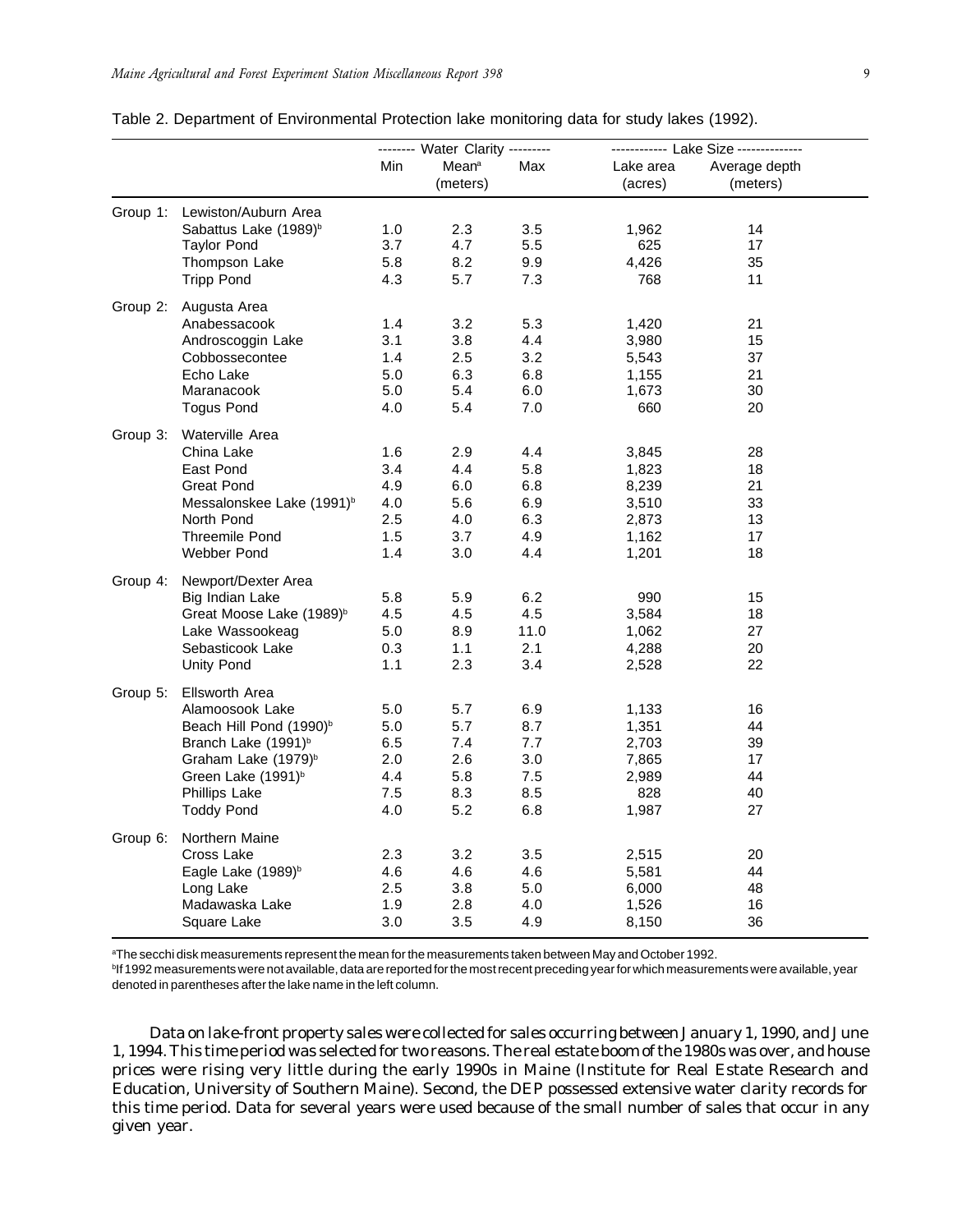Property sales were obtained from transfer tax records. Property characteristics were transcribed from property tax records held in the town offices. The 34 lakes in the sample encompassed 53 organized towns and unorganized territories. Property sales information for unorganized territories is held in the state office of the Bureau of Taxation in Augusta. The property records reveal information structure characteristics and lot size.Only residential or recreational single family homes with lake frontage or unimproved land sales of less than twenty acres with lake frontage were included in the sample. Condominiums or any property purchased with common property rights were not included in the sample. Properties purchased with multiple single family housing units, not including sleep camps, were also excluded. These exceptional properties are not well enough represented in the data to statistically control for their unique characteristics.

Secchi disk readings have been recorded for hundreds of Maine lakes from May through October of each year since the late 1970s by DEP employees and volunteers. Most of the lakes in the study had readings taken every two weeks. Some clear lakes that are not experiencing algae blooms are not monitored as closely because water clarity is relatively constant in these lakes. If the minimum water clarity measurement was not available for the year that the property was sold, the minimum for the closest previous year was used. The closest measurements in time to the sale dates of the properties are assumed to provide adequate proxies for the missing data.

Water clarity varies among lakes within each of these groups, ranging from minimum clarity measurements above four meters (m) to two meters or less. Table 2 documents the water clarity for each of the study lakes using 1992 transparency data for illustrative purposes. Except Ellsworth, all groups contain one or more lakes that have undergone restoration projects that involved substantial media coverage of water quality problems and causes (Table 3).

Not all of the eutrophic lakes selected for the study are the result of human activity, some of these lakes are naturally eutrophic due to their geological features and some have natural coloration. If people have preferences for clear water, the price of properties on naturally eutrophic lakes will be less than on clear lakes in the same way that culturally eutrophic lakes depress property prices. Including naturally eutrophic lakes in the model along with culturally eutrophic lakes expands the data base and enhances the precision with which the hedonic price equation can be estimated. However, it would not be appropriate to apply the estimated implicit prices for changes in water clarity to lakes that are naturally eutrophic or colored and can not easily be manipulated by management when making policy decisions regarding lake-water quality.

In addition to water clarity, other lake characteristics may influence the price of a property. Some of these characteristics might be the size of the lake, the type of fishery that it supports, fish stocking in the lake, and the potability of the water. Many of these variables are correlated with water clarity because as water clarity improves fishing, swimming, and potability also improve. By not including these variables in the model that may be correlated with water quality and may affect property prices, the estimated implicit prices for improved water clarity include the effects of these related water quality variables.

The area of the lake was also correlated with water clarity and was included in the model as an interaction term with water clarity. In the case where the correlation between FTPRICE and LKAREA is positive (Group 1), LKAREA is multiplied by WATERQ. When the correlation is negative (Groups 2 and 6), WATERQ is divided by LKAREA. In Group 3 LKAREA was not significantly related to the property price so it was not included in the model. It was important to identify the effect of lake area from water clarity because changes in water clarity do not result in changes in lake size.

After collecting the property data, it became evident that the Newport group would not have sufficient property characteristic information to estimate the model due to inconsistent record keeping in these towns. This group was eliminated from the study. The Ellsworth group also presented a problem in estimating the hedonic model. Unlike the other lake groups selected for the study, the Ellsworth group had only one lake with poor water clarity (Graham Lake), which had only one property sale with a structure. Because all of the other lakes in the group have relatively high water clarity, greater than 4 m (meters) (Table 2), there was not enough variation in water clarity in this group to estimate the marginal effect of water clarity on property prices. The final number of observations, used in estimating the models, consisted of 543 property sales, 90 in Group 1, 84 in Group 2, 214 in Group 3, and 155 in Group 6.5

<sup>5</sup> The data were also screened for outliers. The reported sample sizes exclude three observations that were removed as a result of this screen.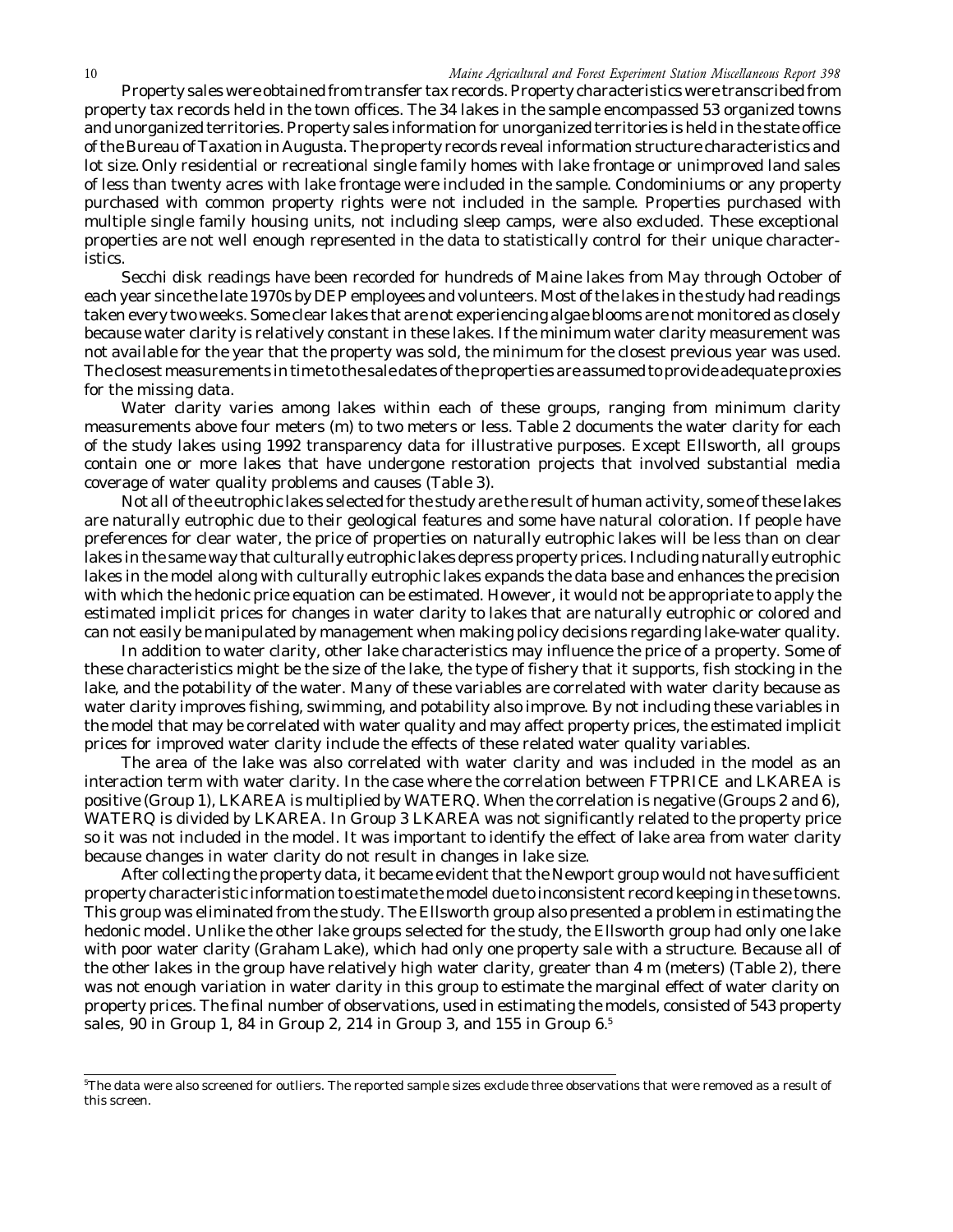#### <span id="page-10-0"></span>Table 3. Lake restoration projects (DEP 1993).

# Group 1: Auburn

#### Sabattus Pond

The Sabattus Pond Restoration project included enhanced seasonal flushing and installation of Best Management Practices on farms in the watershed in 1987. Seasonal drawdown continues.

#### Group 2: Augusta

### Anabessacook Lake

Restoration in 1976–1979 involved control of agricultural sources of phosphorus in the watershed and an alum treatment in 1978.

#### Cobbossee Lake

Restoration in 1976–1979 involved control of agricultural sources of phosphorus in the Watershed.

# Togus Pond

Shorefront homeowners have independently and voluntarily cooperated by correcting problems with septic systems since 1983.

#### Group 3: Waterville

#### China Lake

This project, as designed in 1988, consisted of reduction of major nonpoint sources of erosion and adoption of a long-term lake protection strategy. This program is still being implemented.

#### Threemile Pond

This restoration project involved control of nonpoint sources of phosphorus and an alum treatment (1988). Watershed management work continues.

#### Webber Pond

Restoration project included control of agricultural nonpoint sources of phosphorus, reduction of shoreline erosion problems and seasonal drawdown. Seasonal drawdown continues.

#### Group 4: Newport

#### Sebasticook Lake

Restoration project, 1979–1990, addressed (1) elimination of point sources at Dexter, (2) reduction of point sources at Corinna, (3) reduction of agricultural nonpoint sources of phosphorus, (4) enhanced seasonal drawdown. Annual drawdown continues.

#### Group 6: Northern Maine

Long Lake and Cross Lake

Problem agricultural sites were targeted for installation of innovative nutrient control wetland/pond systems. To date, ten of these have been constructed. An aggressive educational campaign by the area lakes association has been conducted over the last three years.

#### Madawaska Lake

A diagnostic/feasibility study was completed in a coordinated effort between DEP, the Soil and Water Conservation District, major landowners and volunteers. Several land-based recommendations were made for the major land uses including forestry, agriculture, camp and home lots, shoreline erosion, commercial property, public property, and roads and associated ditches.

#### RESULTS

The final data set indicates that property sales prices are highest in the Auburn area and lowest in northern Maine, with averages ranging from \$96,304 to \$35,160 per property. Price per foot frontage was \$870/ft for the Auburn group and \$317/ft for northern Maine. Average minimum water clarity was also highest for the Auburn group (5.7 m) and lowest for the northern Maine group (3.1 m). Summary statistics for all variables by lake group and by lake are reported in Appendix I.

Separate hedonic equations were estimated for each lake group. This allows the implicit price of water quality to vary across lake groups to reflect differences in water quality preferences of lake-front property owners and other differences in market conditions. The full equation estimates are not reported in the text because the focus here is on the effect of water quality on property prices, not the other property characteristics included in the equations. The full equations are documented in Appendix II.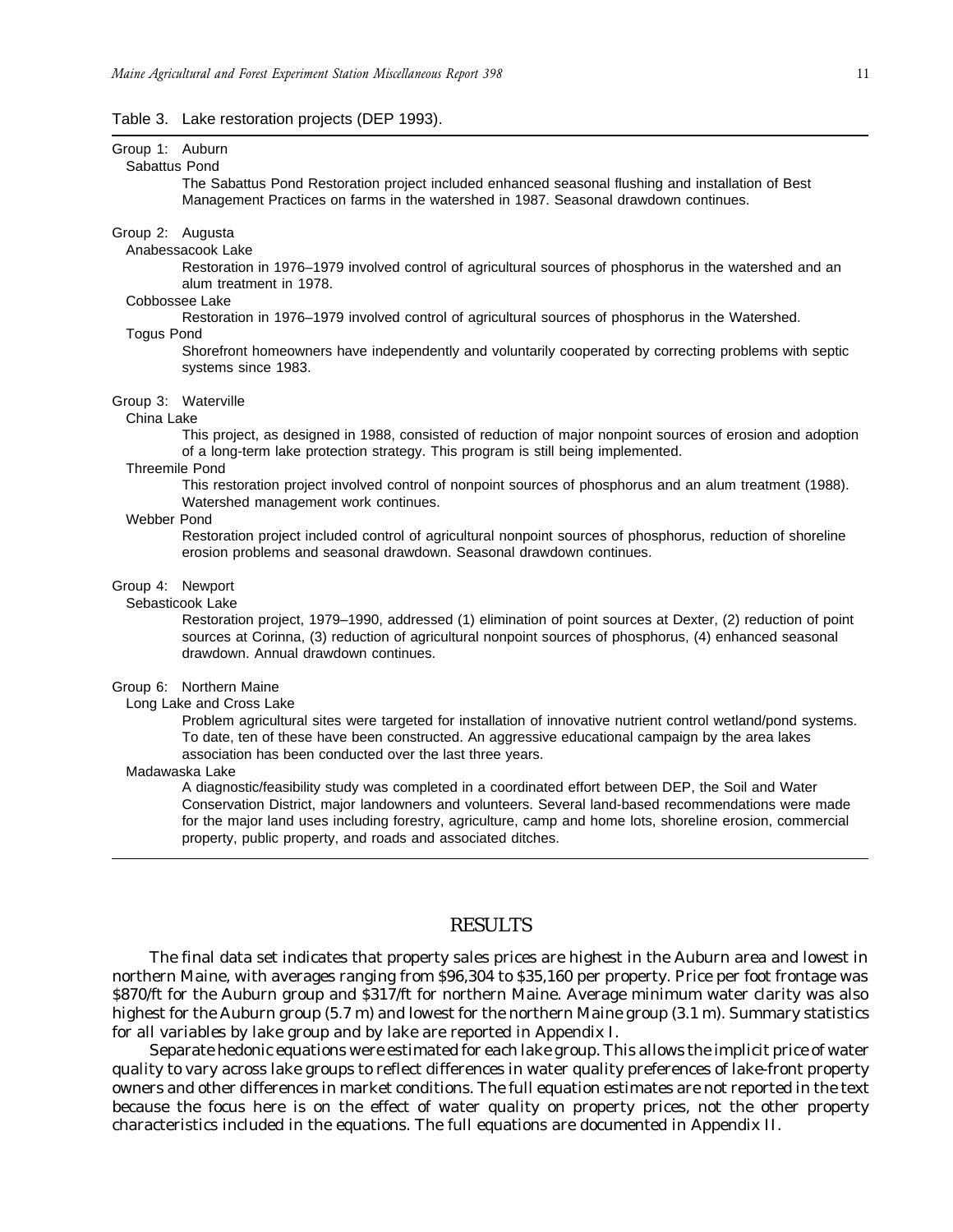Within the text we report what we refer to as reduced equations that include a grand constant (a) and the water quality effect (b):

 $FTPRICE = a + b \ln (WATERQ)$ .

The grand constant varies from lake to lake. For each lake, all variables in the equation, except WATERQ, are evaluated at their means for that lake (Appendix I). The means are multiplied by their respective coefficients for the lake group (Appendix II) and the products are summed, including the lake-group intercept terms. Thus, the grand constant varies across lakes according to the variable means for each specific lake and the different equation coefficients for each lake group. The coefficient on WATERQ (b) varies across lake groups, but not across lakes within a group. The results of these computations are reported in Table 4. The mean WATERQ in Table 4 is the mean minimum water clarity for the property sales observations from each lake that were used in the estimation of the hedonic price equations.

The data in Table 4 provides the basis for developing a number of interesting estimates. Take China Lake as an example. The China Lake equation can be used to predict that the average property sells for \$830 per foot of frontage on the lake [706.5 + 193ln(1.9)], and the share (implicit price) that is attributable to water clarity is \$124 per foot of frontage [193ln(1.9)]. Or, the percentage of the purchase price that is attributable to the water clarity at the time of sale was 15% (\$124/\$830). Using the average foot frontage per property on China Lake, the average property sold for  $$107,070$  ( $$830 \times 129$ ), which includes an implicit price for water clarity of \$15,996 (\$124  $\times$  129). These calculations can be done for any lake in the study using the appropriate equation. These estimates are averages for developed and undeveloped lots.

Policy questions most often consider incremental changes in water clarity, not marginal changes. For example, how much would property prices increase on China Lake if water clarity increased to 4 m of transparency. This figure is computed by subtracting the current implicit price of \$124 per foot of frontage from what the implicit price would be if water clarity improved to 4 m, \$268 per foot of frontage [193 ln(4.0)].

| Group | Lake                  | a        | b     | mean WATERQ<br>(mean minimum<br>water clarity) | Mean Foot<br>Frontage/Lot | <b>Total Foot</b><br>Frontage<br>of Lake |
|-------|-----------------------|----------|-------|------------------------------------------------|---------------------------|------------------------------------------|
| 1     | Sabattus Lake         | 1213.6   | 288.6 | 1.0                                            | 81.6                      | $NA^a$                                   |
|       | <b>Taylor Pond</b>    | 498.3    | 288.6 | 4.1                                            | 102                       | 29,040                                   |
|       | Thompson Lake         | 300.0    | 288.6 | 8.4                                            | 149                       | 163,680                                  |
|       | <b>Tripp Pond</b>     | $-26.5$  | 288.6 | 5.0                                            | 170                       | 38,544                                   |
| 2     | Anabessacook Lake     | 808.4    | 74.9  | 1.1                                            | 115                       | <b>NA</b>                                |
|       | Androscoggin Lake     | 250.0    | 74.9  | 3.5                                            | 136                       | <b>NA</b>                                |
|       | Cobbosseecontee Lake  | 597.4    | 74.9  | 1.7                                            | 162                       | 192,000                                  |
|       | Echo Lake             | 400.3    | 74.9  | 6.2                                            | 191                       | 63,888                                   |
|       | Maranacook Lake       | 678.5    | 74.9  | 5.0                                            | 117                       | 92,664                                   |
|       | <b>Togus Pond</b>     | 780.6    | 74.9  | 4.6                                            | 106                       | 40,656                                   |
| 3     | China Lake            | 706.5    | 193.0 | 1.9                                            | 129                       | 114,048                                  |
|       | East Pond             | 427.1    | 193.0 | 3.0                                            | 160                       | <b>NA</b>                                |
|       | Great Pond            | 335.4    | 193.0 | 5.8                                            | 169                       | 194,832                                  |
|       | Messalonskee Lake     | 371.1    | 193.0 | 5.0                                            | 140                       | 110,000                                  |
|       | North Pond            | 330.4    | 193.0 | 2.7                                            | 97.4                      | <b>NA</b>                                |
|       | <b>Threemile Pond</b> | 406.6    | 193.0 | 2.8                                            | 126                       | 43,290                                   |
|       | Webber Pond           | 387.1    | 193.0 | 1.0                                            | 110                       | 36,500                                   |
| 6     | Cross Lake            | 165.4    | 168.3 | 1.9                                            | 159                       | 88,735                                   |
|       | Eagle Lake            | 158.4    | 168.3 | 4.6                                            | 136                       | 178,719                                  |
|       | Long Lake             | 49.1     | 168.3 | 2.8                                            | 168                       | 180,114                                  |
|       | Madawaska Lake        | 421.3    | 168.3 | 2.1                                            | 87                        | 53,730                                   |
|       | Square Lake           | $-170.1$ | 168.3 | 3.2                                            | 167                       | 11,451                                   |

Table 4. Equations with grand constant for calculating implicit prices for individual lakes.

a NA indicates this data is not available.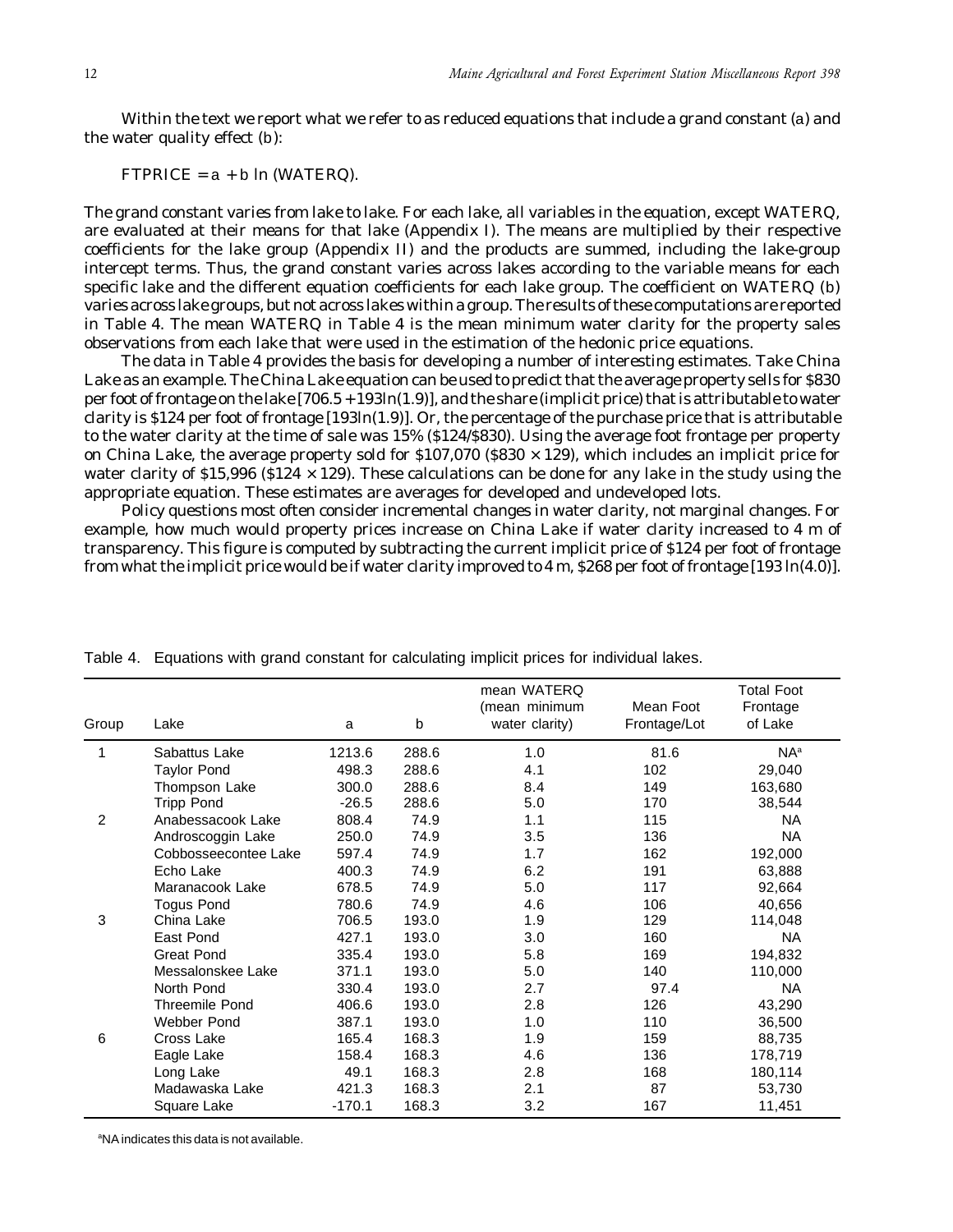|                                 | China Lake       | Cobbossee Lake   | Long Lake        |
|---------------------------------|------------------|------------------|------------------|
| Av. min. clarity                | 1.9 <sub>m</sub> | 1.7 <sub>m</sub> | 2.8 <sub>m</sub> |
| Improving price for 1m          | \$81/ft          | \$34/ft          | \$52/ft          |
| Degrading price for 1m          | \$141/ft         | \$65/ft          | \$75/ft          |
| <b>Total Lake Frontage</b>      | 114,048 ft       | 192,000 ft       | 180.114 ft       |
| Total change in property prices |                  |                  |                  |
| Improving                       | \$9,237,900      | \$6,528,000      | \$9,365,900      |
| Degrading                       | \$16,080,700     | \$12,480,000     | \$13,508,600     |
|                                 |                  |                  |                  |

<span id="page-12-0"></span>

| Table 5. Aggregate changes in property prices on selected lakes for a one meter (1m) change in water |
|------------------------------------------------------------------------------------------------------|
| clarity.                                                                                             |

The increase in property prices would be \$144 per foot (\$268 - \$124). On the other hand, if water clarity declined to 1 m, the loss would be  $$124 [193 ln(1.9) - 193 ln(1.0)]$ , the entire premium. The loss for less than a 1 m decline in water clarity is only slightly less than for an increase of greater than 3+ m increase due to the nonlinear, hedonic price equation (Figure 1).

Finally, many people, including legislators, community leaders, and others involved in protecting Maine's lakes, may want to know by how much a change in water clarity will affect aggregate property prices around a lake. This information is computed by multiplying the change in implicit price associated with a change in water clarity by the total foot frontage of a lake:

Total change in property = Change in implicit price \* Foot frontage prices for lake for lake of lake

Examples of changes in aggregate property prices for selected lakes are presented in Table 5. These examples assume 100% developable land. Some of the land around a lake may not be developable because it is preserved for conservation, or is a wetland or a steep slope. If figures are available for the amount of developable land around a lake, these numbers can be used to get more accurate measures of the total change in property prices around a lake. For the examples below, we assume the land is all developable.

# EXTENSIONS AND LIMITATIONS

It is important to realize there are limitations to the study results. The estimated implicit prices for water clarity are based on everything else being equal. For example, if the DEP's efforts to protect Maine's lakes are successful and water clarity in most lakes improves, the supply of properties on clear lakes would increase. A larger supply of properties on clear lakes will reduce the impact of water clarity on property prices. For current applications, with small changes in water clarity on a small number of lakes, the estimations are appropriate.

The estimates reported here are actually based on a very small percentage of Maine's lakes and ponds. The equations may be used to predict changes in property prices on lakes not selected for the study, but that are adjacent to the lakes within each lake group. For lakes not included in the study, the mean values for the variables in the equations need to be calculated for the properties on each lake to compute a new grand constant unique to each lake. The equations estimated in this study are not accurate predictors of changes in property prices occurring on lakes that are outside the real estate markets for the lakes included in the study.

Small ponds, of which Maine has many, were not included in any of the lake groups in this study. For example, 52% of the 5,787 lakes in Maine are less than ten acres in size and 29% are ten to 100 acres in size. This omission occurs because of limited water clarity measurements for these waters and the small numbers of property sales. Because the characteristics of these lakes, properties, and property purchasers may differ from larger lakes in Maine, the estimated equations can not accurately predict changes in property prices on small ponds inside or outside of the regions covered by the lake groups included in this study.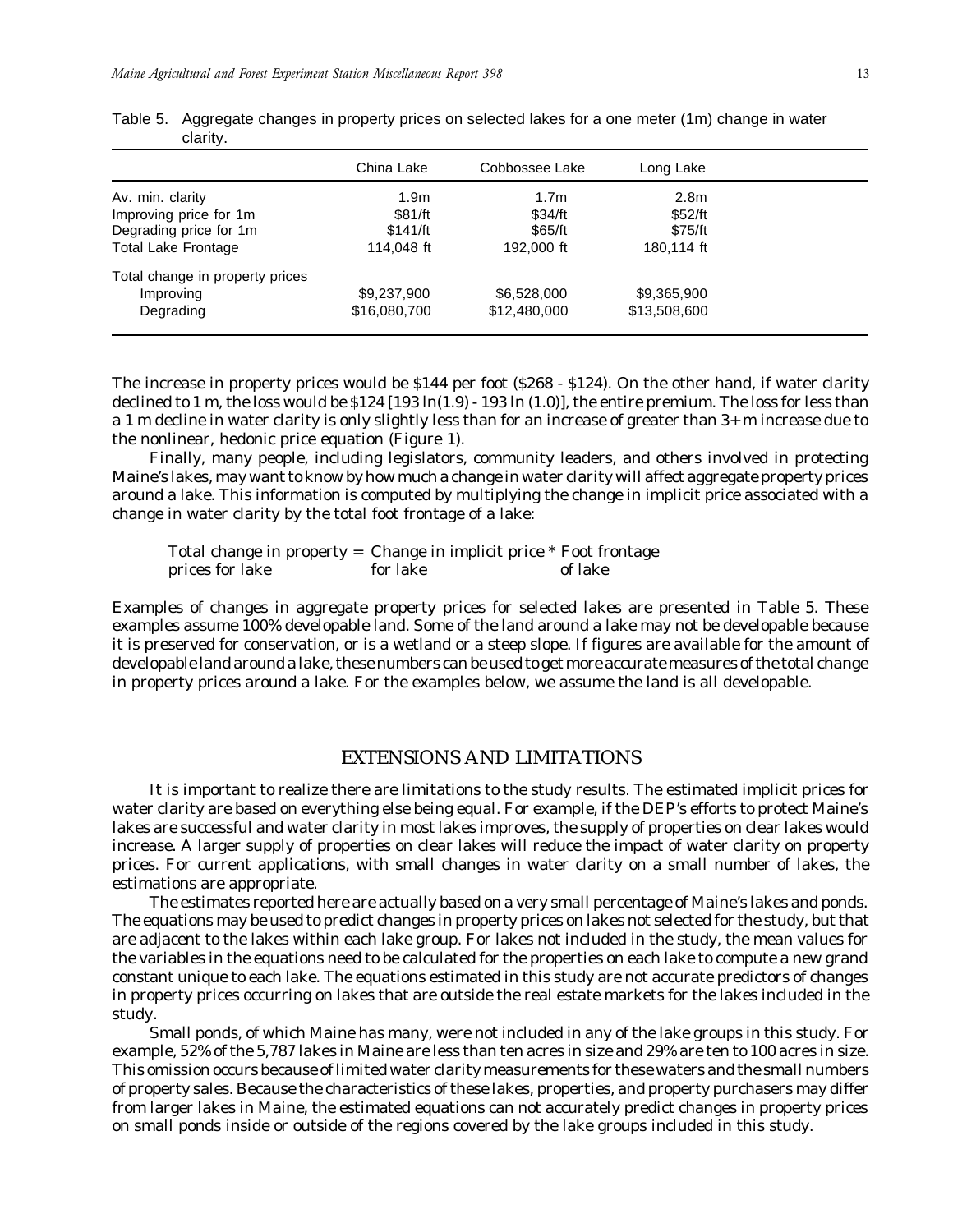<span id="page-13-0"></span>Finally, lakes with diminished clarity from cultural and noncultural eutrophication were included in the estimation. The estimated implicit prices are only appropriate for public policy where lake management activities can protect or enhance lake-water clarity.

# **CONCLUSIONS**

The results of this study show that water clarity significantly affects property prices around Maine lakes. Controlling for both the current and historical water clarity of the lake in the implicit price equations, a 1 m improvement in lake water clarity results in changes in average property prices ranging from \$11 per foot frontage for Echo Lake in the Augusta area (Group 2) to \$200 per foot frontage for Sabbattus Lake in the Auburn area (Group 1). These implicit prices, when aggregated for an entire lake, equate to millions of dollars in improved property prices per lake.

The goal of lake management in Maine is to maintain stable trophic levels and to reduce algal blooms associated with cultural eutrophication. If cultural eutrophication advanced in Maine's lakes, further reducing water clarity, these implicit prices for changes in water clarity would be greater, producing an even larger impact on property prices. The Maine DEP has found that public education programs are their best defense against degrading water quality due to cultural eutrophication. The implicit prices for water clarity estimated in this study will be useful in public education programs to convince property owners that they gain when they take actions to protect lake water quality.

## **REFERENCES**

- Anderson, R.J., and T.D. Crocker. 1971. Air pollution and residential property values. *Urban Studies* 8(3): 171–180.
- Brashares, E. 1985. Estimating the instream value of lake water quality in southeast Michigan". Ph.D. dissertation, University of Michigan.
- Brookshire, D.S., M.A. Thayer , J. Tschirhart, and W.D. Schulze. 1988. A test of the expected utility model: Evidence from earthquake risks. *J. Political Economy* 93(21): 369–389.
- Brucato, P.F., J.C. Murdoch, and M.A. Thayer. 1990. Urban air quality improvements: A comparison of aggregate health and welfare. *J. Environ. Manag.* 30: 265–279.
- Cooke, G.D., E. Welch, S. Peterson, and P. Newroth. 1993. *Restoration of Lakes and Reservoirs,* 2nd ed. Lewis Publishers, Ann Arbour, MI.
- David, E.L. 1968. Lakeshore property values: A guide to public investment in recreation. *Water Resources Research* 4(4): 697– 707.
- Epp, D., and K.S. Al-Ani. 1979. The effect of water quality on rural nonfarm residential property values. *Amer. J. Agric. Econ.* (August): 529–534.
- Feenberg, D., and E. Mills. 1980. *Measuring the Benefits of Water Pollution Abatement.* Academic Press, New York.
- Freeman, M.A. 1993. Property value models. In *Measurement of Environmental and Resource Values,* pp. 367–420. Resources for the Future, Washington DC.
- Garrod, G.D., and K.G. Willis. 1992. Valuing goods' characteristics: An application of the hedonic price method to environmental attributes. *J. Environ. Manag.* 34: 59–76.
- Graves, P. 1988. The robustness of hedonic price estimation: Urban air quality. *Land Economics*. 64:3
- James, H.L. 1995. A hedonic property value study of water quality in Maine lakes. M.S. thesis, University of Maine, Orono.
- Lancaster, K. J. 1966. A new approach to consumer theory. *J. Political Economy* 74: 132–157.
- Maine Department of Environmental Protection. 1989. State of Maine Nonpoint Source Pollution Assessment Report.
- Maine Department of Environmental Protection. 1990. State of Maine 1990 Water Quality Assessment . A Report to Congress Prepared Pursuant to Section 305(b) of the Federal Water Pollution Control Act as Amended.
- Maine Department of Environmental Protection. 1994. State of Maine 1994 Water Quality Assessment . A Report to Congress Prepared Pursuant to Section 305(b) of the Federal Water Pollution Control Act as Amended.
- Mendelsohn, R., D. Hellerstein, M. Huguenin, R. Unsworth, and R. Brazee. 1992. Measuring hazardous waste damages with panel models. *J. Environ. Econ. and Manag.* 22:259–271.
- Monson, B.A. 1992. A Primer on Limnology. 2nd ed. Public report #6 of the Water Resources Research Center. University of Minnesota.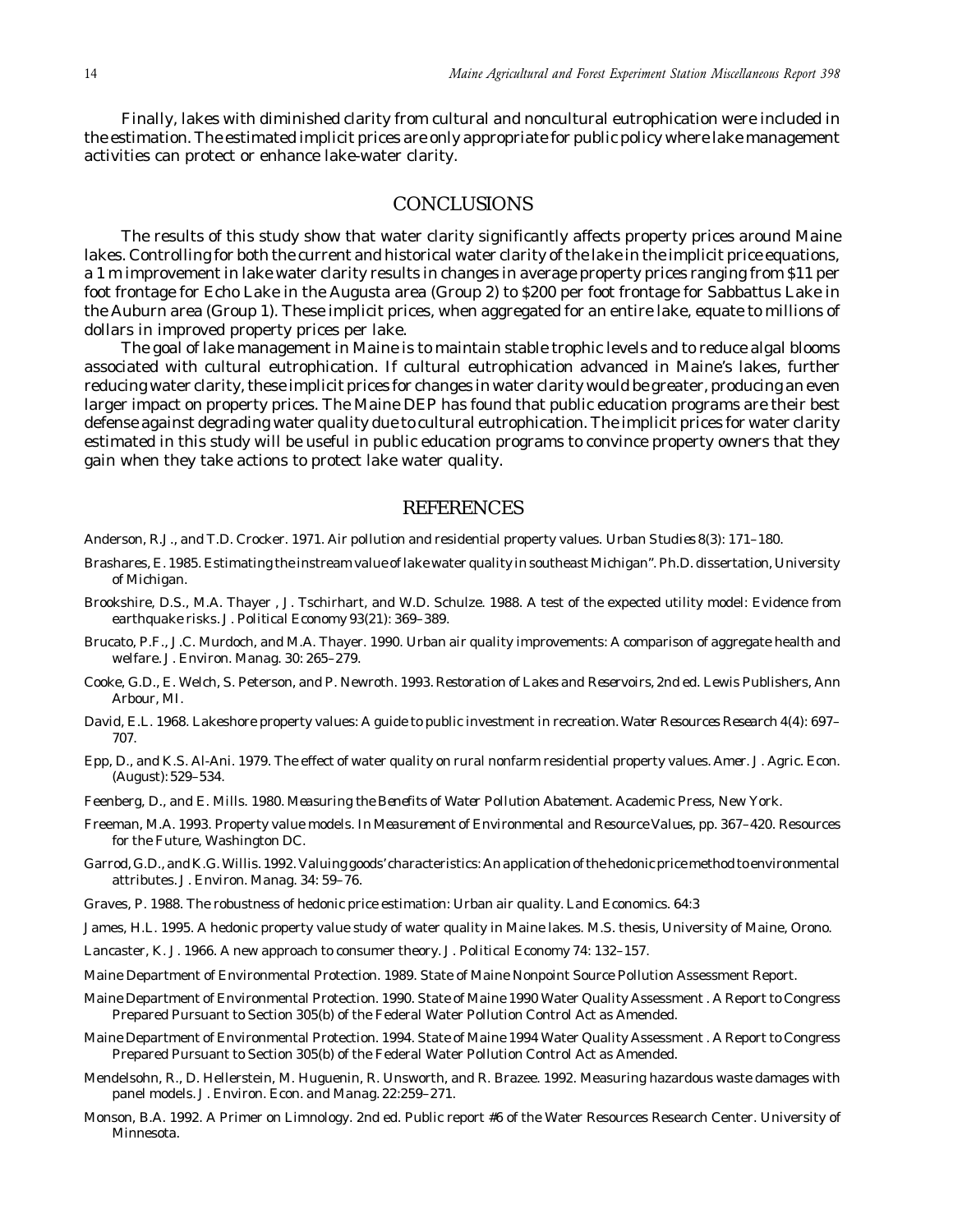- Murdoch, J., and M. Thayer. 1988. Hedonic price estimation of variable urban air quality. *J. Environ. Econ. and Manag.* 15(2): 143–146.
- Rosen, S. 1974. Hedonic prices and implicit markets: Product differentiation in pure competition. *J. Political Economy* 82:34– 55.
- Smeltzer, E., and S.A. Heiskary. 1990. Analysis and applications of lake user survey data. *Lake and Reservoir Manag.* 6(1):109– 118.
- Smith, V.K., and J-C. Huang. 1995. Can markets value air quality? A meta analysis of hedonic property value models. *J. Political Economy* 103(1): 209–227.
- Young, E.C., and F.A. Teti. 1984. The influence of water quality on the value of recreational properties adjacent to St. Albans Bay. U.S. Dept. of Agriculture, Economic Research Service, Natural Resource Economics Division.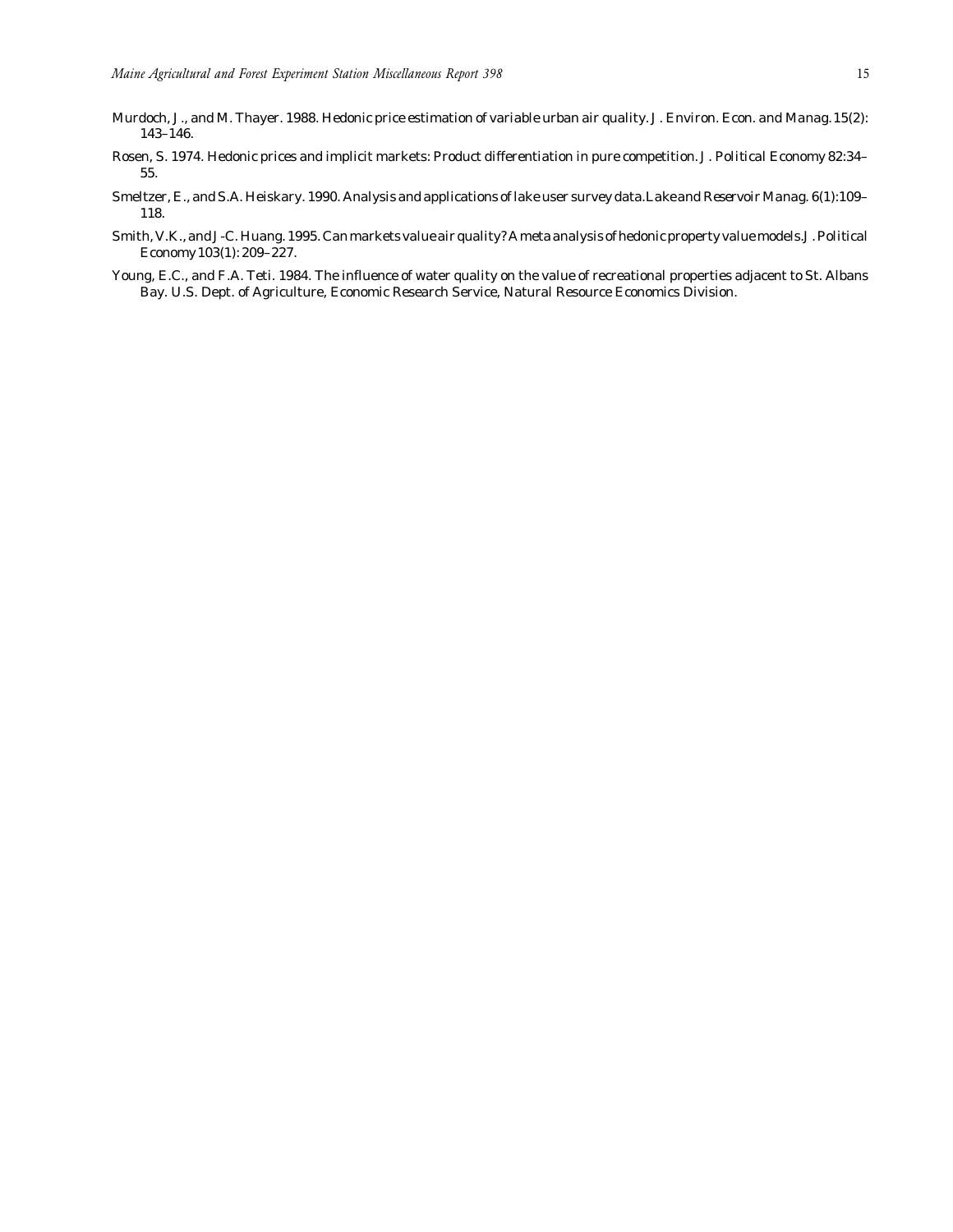# <span id="page-15-0"></span>APPENDIX 1—MEAN VALUES FOR VARIABLES BY LAKE GROUP AND FOR EACH LAKE WITHIN THE GROUPS.

Group 1—Auburn area.

|                                      | Group     | Sabattus<br>Lake | Taylor<br>Pond | Thompson<br>Lake | <b>Tripp</b><br>Pond |
|--------------------------------------|-----------|------------------|----------------|------------------|----------------------|
| <b>FTPRICE</b>                       | 870       | 749              | 1095           | 972              | 531                  |
| <b>FRONT</b>                         | 131       | 81.6             | 102            | 149              | 170                  |
| <b>STORY</b>                         | 0.244     | 0.450            | 0.417          | 0.136            | 0.143                |
| LVAREA                               | 886       | 849              | 998            | 886              | 846                  |
| <b>FIRE</b>                          | 0.300     | 0.250            | 0.333          | 0.318            | 0.286                |
| <b>HEAT</b>                          | 0.367     | 0.400            | 0.500          | 0.364            | 0.214                |
| <b>ELHEAT</b>                        | 0.156     | 0.100            | 0.167          | 0.182            | 0.143                |
| <b>BSMNT</b>                         | 0.267     | 0.300            | 0.500          | 0.273            | 0.000                |
| <b>DECK</b>                          | 0.733     | 0.750            | 0.583          | 0.773            | 0.714                |
| <b>PLUMB</b>                         | 0.767     | 0.700            | 0.750          | 0.727            | 1.00                 |
| <b>SEPTIC</b>                        | 0.798     | 0.800            | 0.727          | 0.750            | 1.00                 |
| <b>GARAGE</b>                        | 0.167     | 0.150            | 0.250          | 0.159            | 0.143                |
| <b>LOTSZ</b>                         | 1.02      | 0.373            | 0.523          | 1.21             | 1.77                 |
| <b>RDPUB</b>                         | 0.544     | 0.600            | 0.417          | 0.523            | 0.643                |
| <b>DNSTY</b>                         | 9.16      | 11.3             | 10.4           | 8.05             | 8.50                 |
| <b>TAXRT</b>                         | 15.8      | 16.6             | 22.9           | 12.8             | 18.3                 |
| <b>DIST</b>                          | 11.8      | 4.00             | 2.00           | 17.9             | 12.0                 |
| <b>TREND</b>                         | 0.325     | 0.180            | 0.233          | 0.346            | 0.547                |
| <b>WATERQ</b>                        | 5.66      | 1.00             | 4.12           | 8.41             | 5.01                 |
| LKAREA (acres)                       | 2802      | 1962             | 625            | 4426             | 768                  |
| <b>TOTAL LAKE</b><br><b>FRONTAGE</b> |           |                  |                |                  |                      |
| (feet)                               | <b>NA</b> | <b>NA</b>        | 29,040         | 163,680          | 38,544               |
| N                                    | 89        | 20               | 11             | 44               | 14                   |

# Group 2—Augusta area.

|                                      | Group    | Anabessacook<br>Lake | Androscoggin<br>Lake | Cobbossee<br>Lake | Echo<br>Lake   | Maranacook<br>Lake | <b>Togus</b><br>Lake |
|--------------------------------------|----------|----------------------|----------------------|-------------------|----------------|--------------------|----------------------|
|                                      |          |                      |                      |                   |                |                    |                      |
| <b>FTPRICE</b>                       | 713      | 676                  | 365                  | 625               | 537            | 882                | 882                  |
| <b>FRONT</b>                         | 135      | 115                  | 136                  | 162               | 191            | 117                | 106                  |
| <b>STORY</b>                         | 0.286    | 0.429                | 0.000                | 0.364             | 0.000          | 0.385              | 0.231                |
| LVAREA                               | 770      | 691                  | 391                  | 693               | 677            | 914                | 970                  |
| <b>FIRE</b>                          | 0.476    | 0.714                | 0.111                | 0.545             | 0.571          | 0.615              | 0.154                |
| <b>HEAT</b>                          | 0.321    | 0.571                | 0.111                | 0.318             | 0.286          | 0.192              | 0.615                |
| <b>ELHEAT</b>                        | 0.119    | 0.143                | 0.111                | 0.000             | 0.143          | 0.269              | 0.000                |
| <b>BSMNT</b>                         | 0.286    | 0.429                | 0.111                | 0.227             | 0.000          | 0.385              | 0.385                |
| <b>DECK</b>                          | 0.750    | 0.857                | 0.556                | 0.727             | 0.429          | 0.885              | 0.769                |
| <b>PLUMB</b>                         | 0.702    | 0.857                | 0.222                | 0.727             | 0.429          | 0.846              | 0.769                |
| <b>SEPTIC</b>                        | 0.738    | 0.857                | 0.333                | 0.773             | 0.571          | 0.846              | 0.769                |
| <b>GARAGE</b>                        | 0.265    | 0.333                | 0.111                | 0.136             | 0.429          | 0.192              | 0.615                |
| LOTSZ                                | 1.11     | 0.710                | 1.338                | 1.22              | 3.02           | 0.857              | 0.469                |
| <b>RDPUB</b>                         | 0.393    | 0.429                | 0.778                | 0.227             | 0.429          | 0.528              | 0.077                |
| <b>DNSTY</b>                         | 8.46     | 9.857                | 7.89                 | 7.82              | 5.14           | 9.038              | 9.846                |
| <b>TAXRT</b>                         | 17.8     | 20.2                 | 15.9                 | 19.3              | 15.1           | 15.8               | 20.8                 |
| <b>DIST</b>                          | 13.0     | 12.9                 | 20.0                 | 9.36              | 6.00           | 12.0               | 20.0                 |
| <b>TREND</b>                         | $-0.140$ | $-0.099$             | $-0.051$             | $-0.317$          | 0.714          | $-0.519$           | 0.375                |
| <b>WATERQ</b>                        | 3.70     | 1.09                 | 3.47                 | 1.72              | 6.21           | 5.04               | 4.59                 |
| LKAREA (acres)                       | 2713     | 1420                 | 3980                 | 5543              | 1155           | 1673               | 660                  |
| <b>TOTAL LAKE</b><br><b>FRONTAGE</b> |          |                      |                      |                   |                |                    |                      |
| (feet)                               | N/A      | N/A                  | N/A                  | 192,000           | 63,888         | 92,664             | 40,656               |
| $\mathsf{N}$                         | 84       | $\overline{7}$       | 9                    | 22                | $\overline{7}$ | 26                 | 13                   |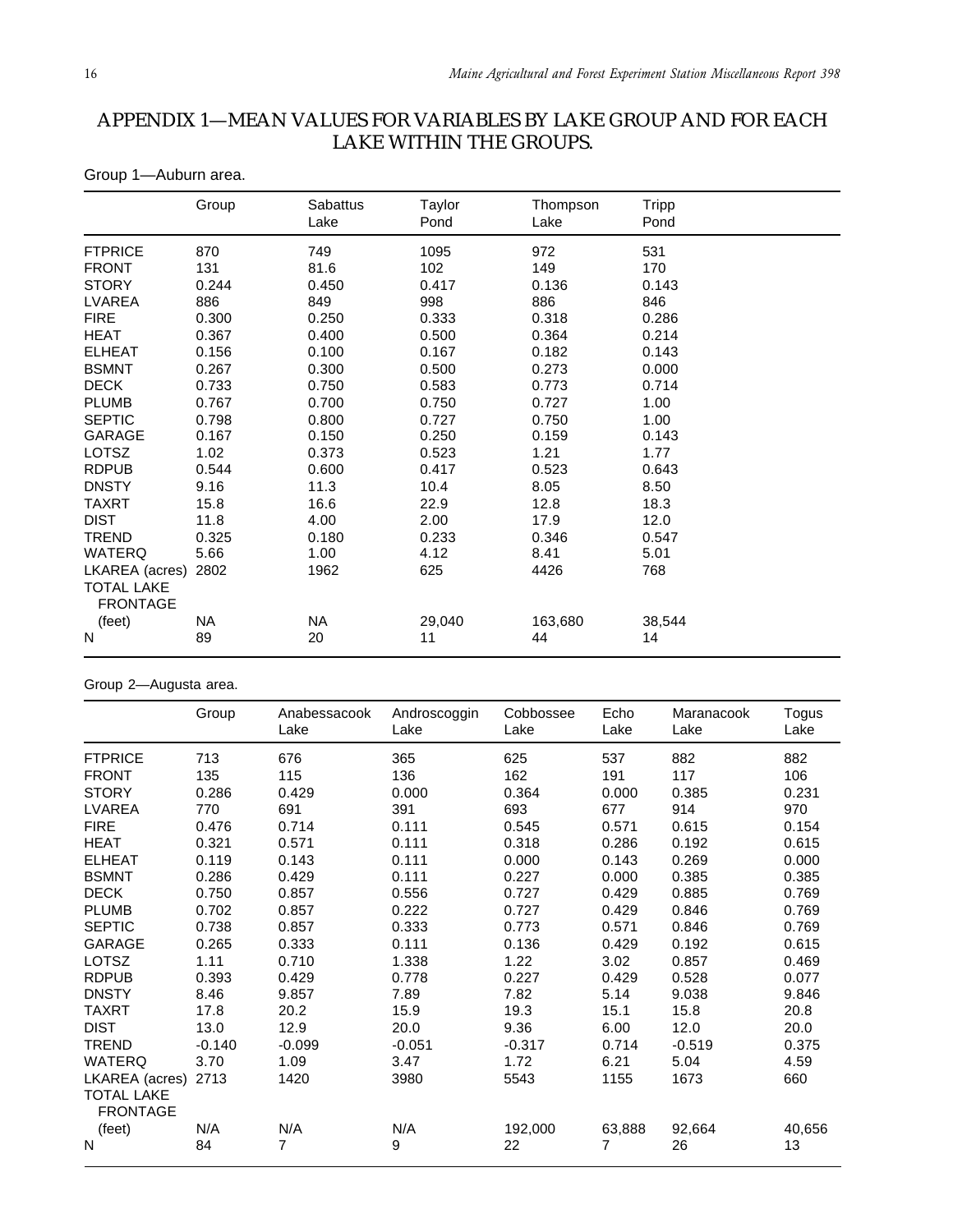|  | Group 3-Waterville Area |  |
|--|-------------------------|--|
|--|-------------------------|--|

|                                      |          |               |              |               | Messa-          |                      | Three-       |                |
|--------------------------------------|----------|---------------|--------------|---------------|-----------------|----------------------|--------------|----------------|
|                                      | Group    | China<br>Lake | East<br>Pond | Great<br>Pond | lonskee<br>Lake | <b>North</b><br>Pond | mile<br>Pond | Webber<br>Pond |
| <b>FTPRICE</b>                       | 691      | 904           | 639          | 690           | 755             | 532                  | 583          | 303            |
| <b>FRONT</b>                         | 146      | 129           | 160          | 169           | 140             | 97.4                 | 126          | 110            |
| <b>STORY</b>                         | 0.187    | 0.323         | 0.263        | 0.148         | 0.171           | 0.111                | 0.227        | 0.000          |
| LVAREA                               | 729      | 905           | 814          | 716           | 806             | 554                  | 513          | 464            |
| <b>FIRE</b>                          | 0.212    | 0.226         | 0.263        | 0.185         | 0.341           | 0.000                | 0.182        | 0.000          |
| <b>HEAT</b>                          | 0.268    | 0.484         | 0.211        | 0.160         | 0.341           | 0.250                | 0.318        | 0.182          |
| <b>ELHEAT</b>                        | 0.089    | 0.065         | 0.211        | 0.099         | 0.073           | 0.125                | 0.045        | 0.000          |
| <b>BSMNT</b>                         | 0.234    | 0.484         | 0.474        | 0.099         | 0.244           | 0.111                | 0.227        | 0.182          |
| <b>DECK</b>                          | 0.638    | 0.710         | 0.684        | 0.642         | 0.659           | 0.500                | 0.500        | 0.636          |
| <b>PLUMB</b>                         | 0.626    | 0.645         | 0.737        | 0.617         | 0.707           | 0.333                | 0.500        | 0.636          |
| <b>SEPTIC</b>                        | 0.695    | 0.871         | 0.737        | 0.667         | 0.756           | 0.333                | 0.524        | 0.727          |
| GARAGE                               | 0.192    | 0.387         | 0.158        | 0.185         | 0.098           | 0.111                | 0.227        | 0.091          |
| <b>LOTSZ</b>                         | 1.48     | 0.902         | 2.57         | 2.01          | 1.19            | 0.350                | 0.820        | 0.625          |
| <b>RDPUB</b>                         | 0.262    | 0.226         | 0.684        | 0.136         | 0.268           | 0.667                | 0.273        | 0.182          |
| <b>DNSTY</b>                         | 8.97     | 9.48          | 8.74         | 8.82          | 8.49            | 9.44                 | 9.18         | 10.0           |
| TAXRT                                | 11.0     | 14.7          | 13.2         | 8.51          | 9.96            | 9.84                 | 14.7         | 13.2           |
| <b>DIST</b>                          | 10.9     | 7.00          | 12.7         | 10.5          | 12.5            | 19.0                 | 9.36         | 13.0           |
| <b>TREND</b>                         | $-0.243$ | $-0.929$      | $-0.689$     | $-0.267$      | 0.126           | $-0.634$             | 0.667        | $-0.236$       |
| <b>WATERQ</b>                        | 4.17     | 1.93          | 3.03         | 5.84          | 5.02            | 2.71                 | 2.79         | 0.982          |
| LKAREA (acres)                       | 4812     | 3845          | 1823         | 8239          | 3510            | 2873                 | 1162         | 1201           |
| <b>TOTAL LAKE</b><br><b>FRONTAGE</b> |          |               |              |               |                 |                      |              |                |
| (feet)                               | N/A      | 114,048       | N/A          | 194,832       | 110,000         | N/A                  | 43,290       | 36,500         |
| N                                    | 213      | 31            | 19           | 81            | 41              | 9                    | 21           | 11             |

Group 6—Northern Maine

|                                      | Group    | Cross Lake | Eagle Lake | Long Lake | Madawaska Lake | Square Lake |
|--------------------------------------|----------|------------|------------|-----------|----------------|-------------|
| <b>FTPRICE</b>                       | 317      | 248        | 449        | 228       | 518            | 66          |
| <b>FRONT</b>                         | 145      | 159        | 136        | 168       | 87             | 167         |
| <b>STORY</b>                         | 0.116    | 0.000      | 0.318      | 0.098     | 0.091          | 0.000       |
| LVAREA                               | 628      | 489        | 859        | 547       | 829            | 56          |
| <b>FIRE</b>                          | 0.077    | 0.083      | 0.045      | 0.061     | 0.152          | 0.000       |
| <b>HEAT</b>                          | 0.316    | 0.083      | 0.545      | 0.293     | 0.364          | 0.000       |
| <b>ELHEAT</b>                        | 0.026    | 0.083      | 0.045      | 0.012     | 0.030          | 0.000       |
| <b>BSMNT</b>                         | 0.143    | 0.000      | 0.273      | 0.159     | 0.094          | 0.000       |
| <b>DECK</b>                          | 0.626    | 0.417      | 0.773      | 0.549     | 0.879          | 0.167       |
| <b>PLUMB</b>                         | 0.471    | 0.250      | 0.636      | 0.378     | 0.758          | 0.000       |
| <b>SEPTIC</b>                        | 0.542    | 0.500      | 0.682      | 0.463     | 0.758          | 0.000       |
| GARAGE                               | 0.252    | 0.250      | 0.182      | 0.293     | 0.242          | 0.000       |
| <b>LOTSZ</b>                         | 0.807    | 1.18       | 0.781      | 0.851     | 0.606          | 0.670       |
| <b>RDPUB</b>                         | 0.639    | 0.083      | 0.545      | 0.878     | 0.242          | 1.00        |
| <b>DNSTY</b>                         | 8.66     | 7.42       | 6.73       | 8.23      | 11.9           | 10.0        |
| <b>TAXRT</b>                         | 14.4     | 8.79       | 18.0       | 16.8      | 9.14           | 8.42        |
| <b>DIST</b>                          | 21.3     | 18.8       | 20.0       | 17.8      | 27.5           | 48.0        |
| <b>TREND</b>                         | $-0.270$ | 0.065      | 0.700      | $-0.589$  | $-0.202$       | $-0.503$    |
| <b>WATERQ</b>                        | 2.83     | 1.89       | 4.60       | 2.77      | 2.06           | 3.17        |
| LKAREA (acres)                       | 4801     | 2515       | 5581       | 6000      | 1526           | 8150        |
| <b>TOTAL LAKE</b><br><b>FRONTAGE</b> |          |            |            |           |                |             |
| (feet)                               | 143,457  | 88,735     | 178,719    | 180,114   | 53,730         | 11,451      |
| N                                    | 148      | 12         | 22         | 82        | 26             | 6           |